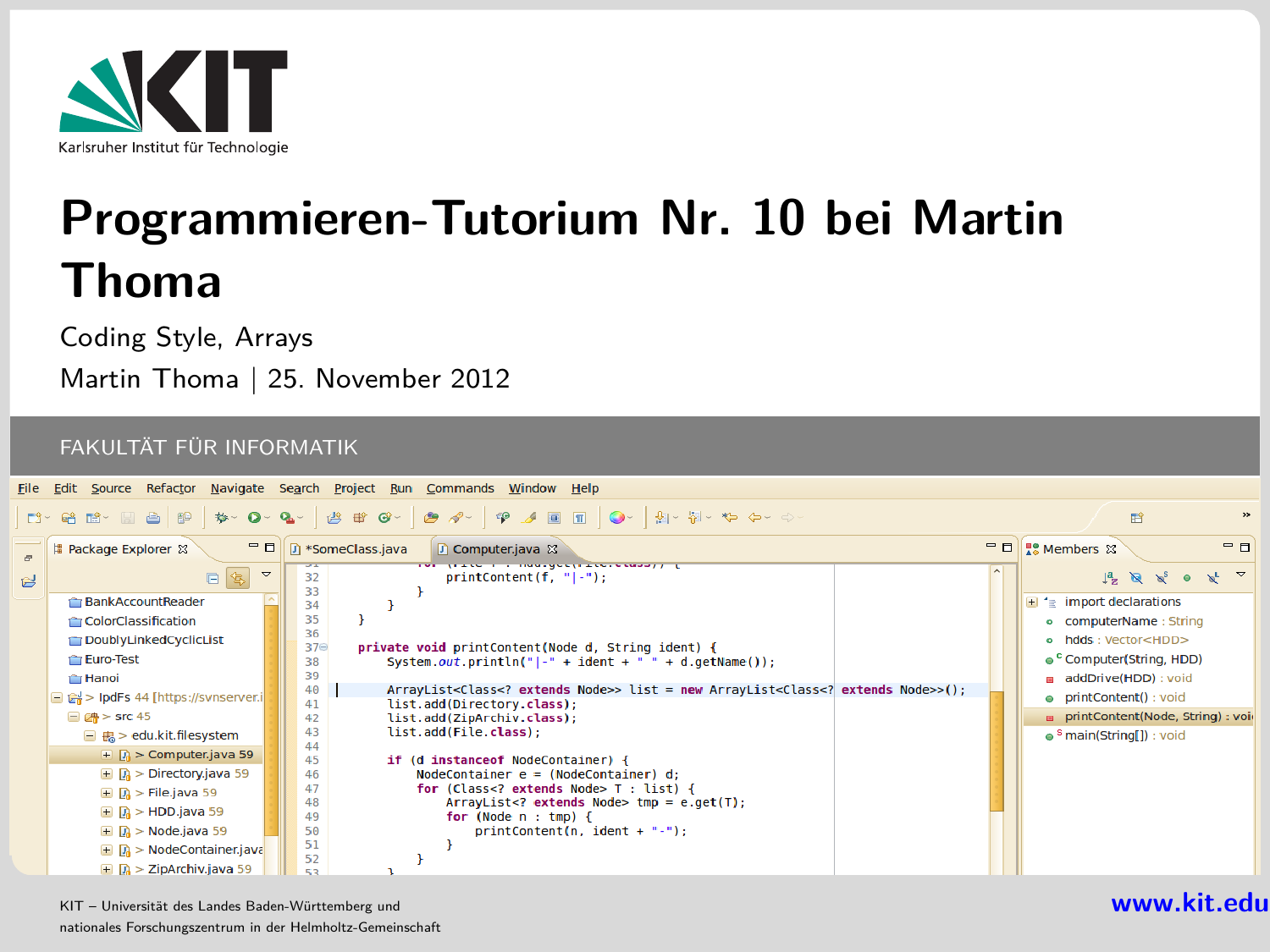### **Inhaltsverzeichnis**









- [Allgemeine Hinweise zu ÜB](#page-22-0)
- [Hinweise zum ÜB 3](#page-25-0)



[Einleitung](#page-2-0) [Coding Style](#page-7-0) [Praxis](#page-10-0) [Allgemeine Hinweise zu ÜB](#page-22-0) [Hinweise zum ÜB 3](#page-25-0) [Abspann](#page-26-0)  $\Omega$  $\circ$ Martin Thoma – [Programmieren-Tutorium Nr. 10 bei Martin Thoma](#page-0-0) 25. November 2012 2/28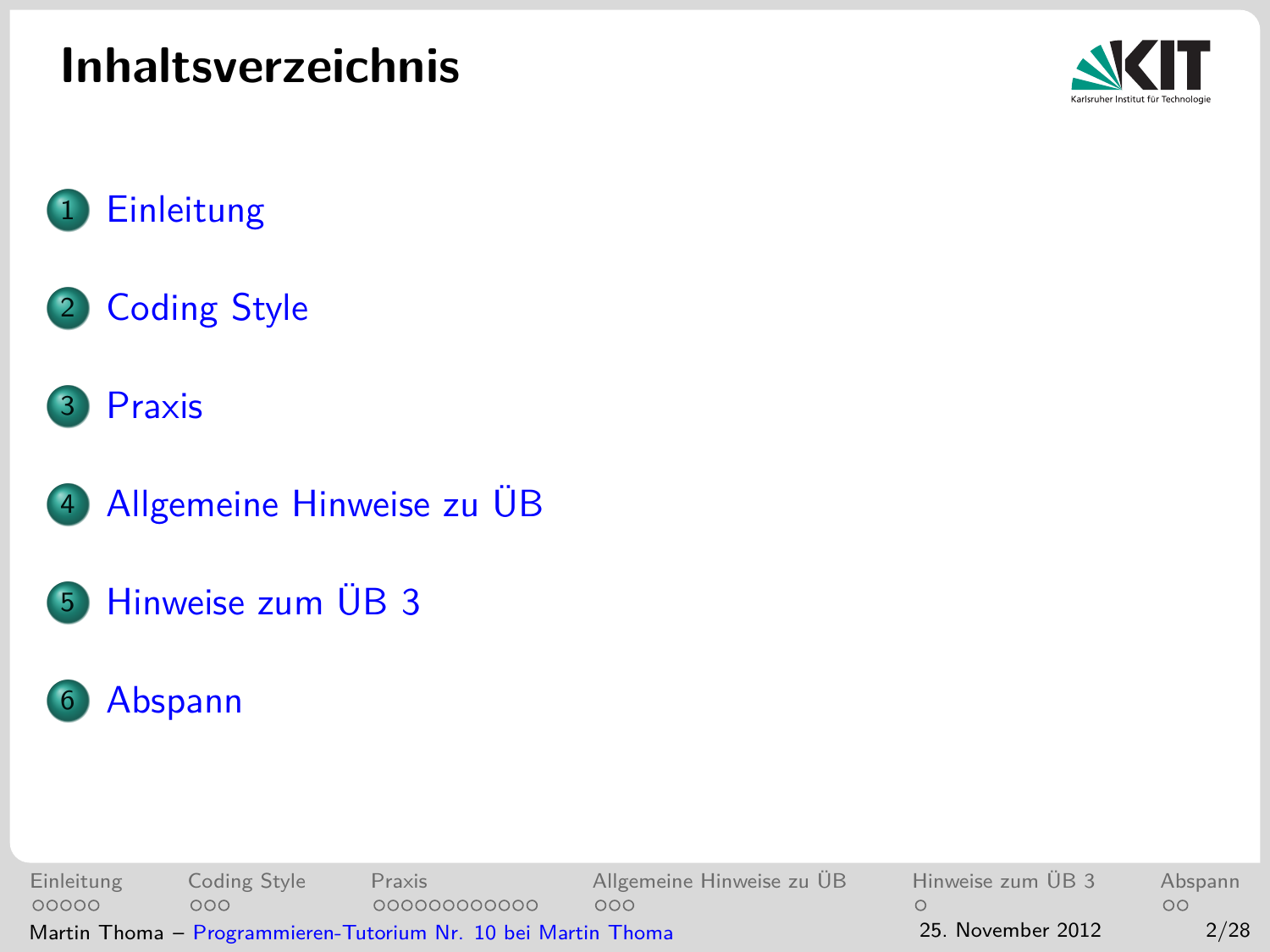**Quiz**

<span id="page-2-0"></span>

```
QuizArray.java
  1 public class QuizArray {
2 public static void main(String[] args) {
3 String [] myArray1 = { " geh ", "du", "alter", "esel" };
4 String \lceil \cdot \rceil my Array 2 = my Array 1;
5 myArray2[3] = "sack";
6
7 System.out.print("myArray1: ");
8 for (int i = 0; i < myArray1.length; i++) {
9 System.out.print(m\gamma Array1[i] + "");
10 }
11
12 System.out.print("\nmyArray2: ");
13 for (int i = 0; i < myArray2.length; i++) {
14 System.out.print(myArray2[i] + " ");
15 }
16 \quad \frac{1}{2}17 }
Einleitung Coding Style Praxis Allgemeine Hinweise zu ÜB Hinweise zum ÜB 3 Abspann
•0000\circGibt es einen Compiler-Fehler?
Martin Thoma – Programmieren-Tutorium Nr. 10 bei Martin Thoma 25. November 2012 3/28
```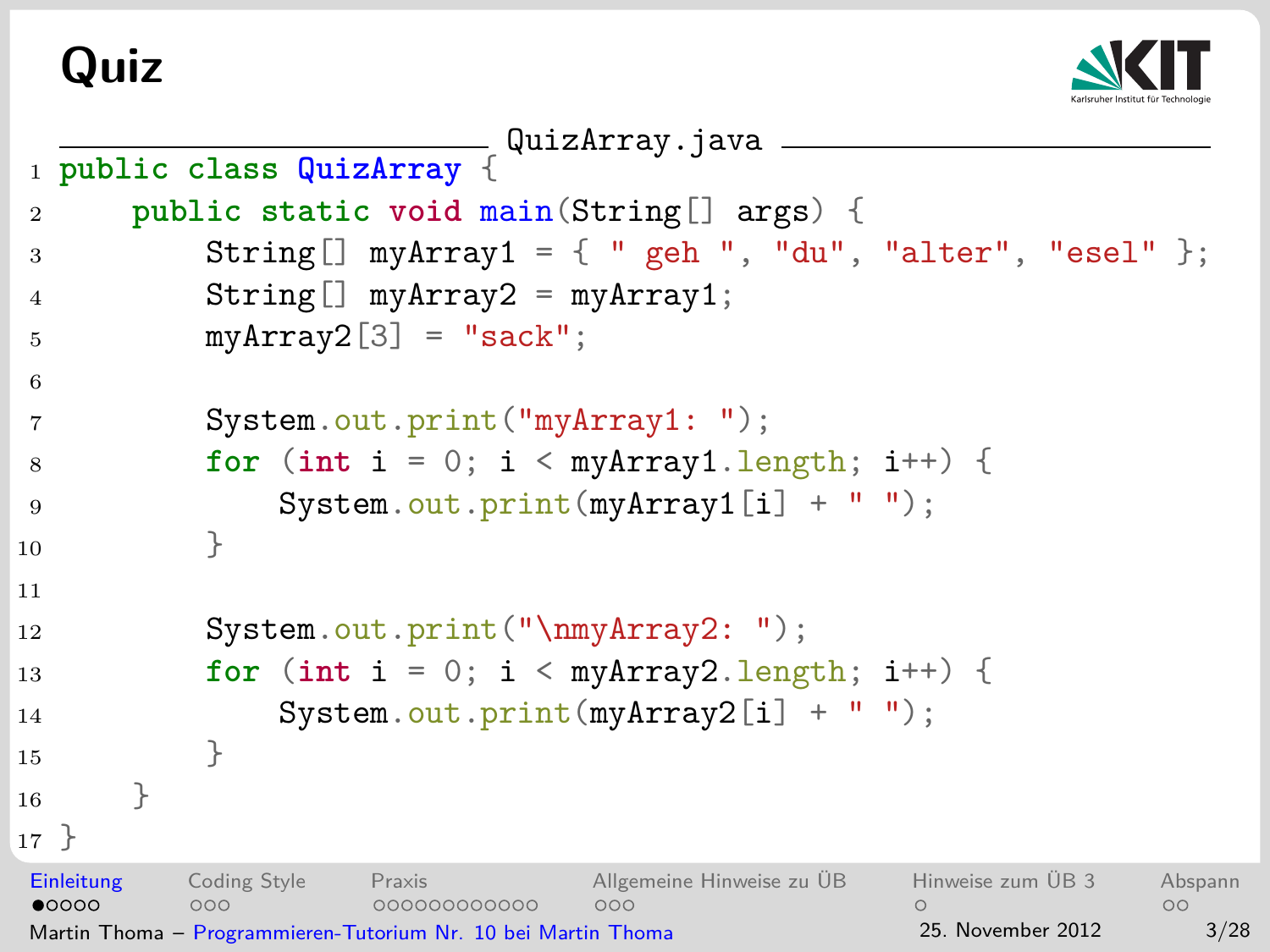### **Quiz: Antwort**

<span id="page-3-0"></span>

### **Quelltext**

```
1 public class QuizArray {
 2 public static void main(String[] args) {<br>3 String[] myArray1 = { " geh " "du"
 3 String[] myArray1 = { " geh ", "du", "alter", "esel" };<br>4 String[] myArray2 = myArray1;
 4 String[] myArray2 = myArray1;<br>5 myArray2[3] = "sack";
                  myArray2[3] = "sack";\frac{6}{7}7 System.out.print("myArray1: ");<br>8 for (int i = 0; i < myArray1.le
 8 for (int i = 0; i < myArray1.length; i++) {<br>9 System out print (myArray1 [i] + " ").
9 System.out.print(myArray1[i] + " ");<br>10
10 }
\frac{11}{12}12 System.out.print("\nmyArray2: ");<br>13 for (int i = 0; i < myArray2 leng
13 for (int i = 0; i < myArray2.length; i++) {<br>14 expressed in the sumplement of the sumplement of the sumplement of int (mM) r m n v^2System.out.print(myArray2[i] + " ");15 }
16 }
17 }
```
#### Ausgabe

```
myArray1: geh du alter sack
myArray2: geh du alter sack
```
[Einleitung](#page-2-0) [Coding Style](#page-7-0) [Praxis](#page-10-0) [Allgemeine Hinweise zu ÜB](#page-22-0) [Hinweise zum ÜB 3](#page-25-0) [Abspann](#page-26-0)  $00000$  $000$ 000000000000  $000$  $\circ$  $\Omega$ Martin Thoma – [Programmieren-Tutorium Nr. 10 bei Martin Thoma](#page-0-0) 25. November 2012 4/28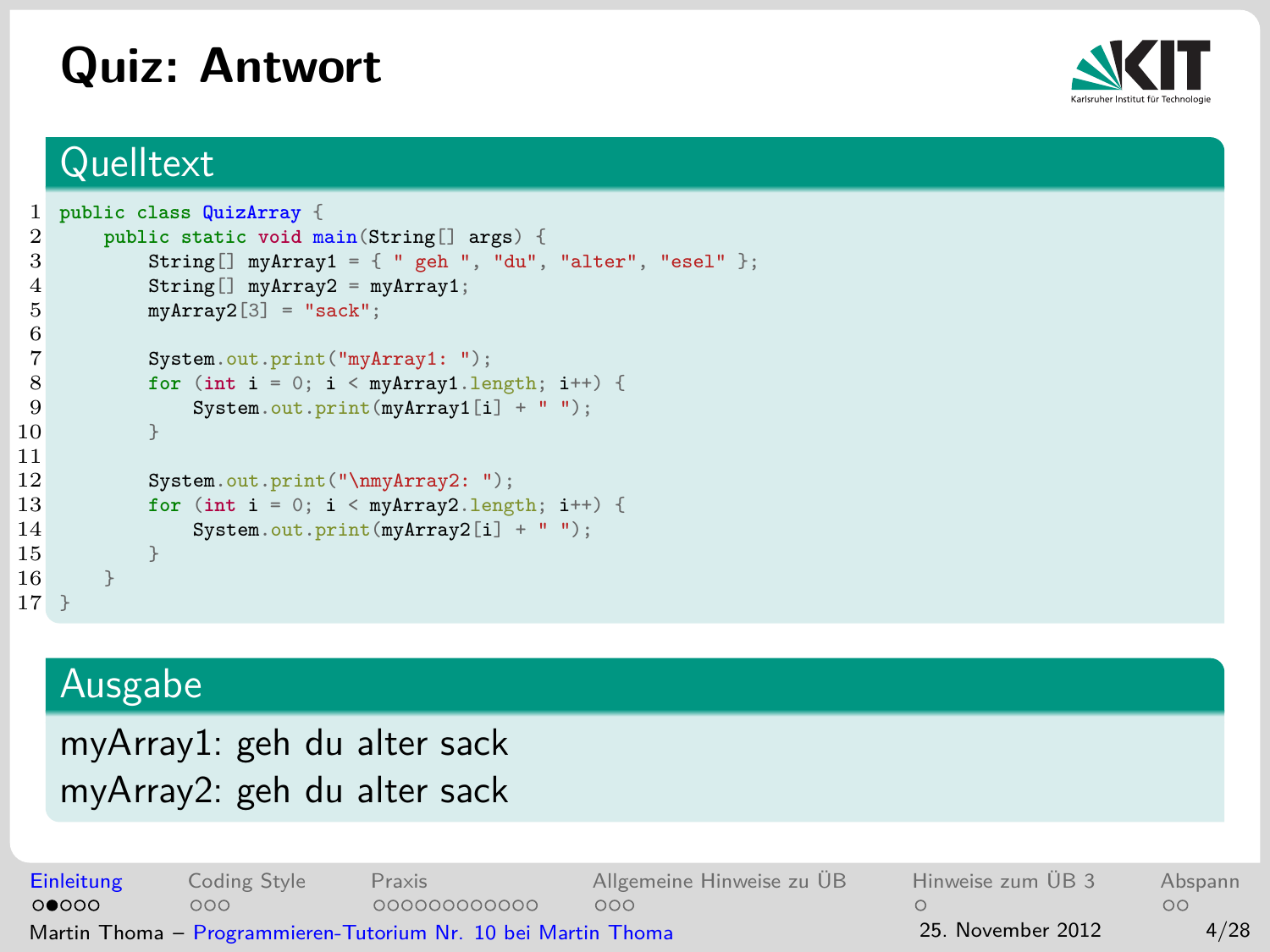# **Shallow copy und deep copy**





Abbildung : shallow copy



<span id="page-4-0"></span>Abbildung : deep copy

#### Weitere infos auf [stackoverflow.com](http://stackoverflow.com/a/9835954/562769)

+mother: Human

| <b>Einleitung</b>                                             | Coding Style | <b>Praxis</b> | Allgemeine Hinweise zu ÜB | Hinweise zum ÜB 3 | Abspann |
|---------------------------------------------------------------|--------------|---------------|---------------------------|-------------------|---------|
| 00000                                                         | റററ          | 000000000000  | 000                       |                   | ററ      |
| Martin Thoma - Programmieren-Tutorium Nr. 10 bei Martin Thoma |              |               |                           | 25. November 2012 | 5/28    |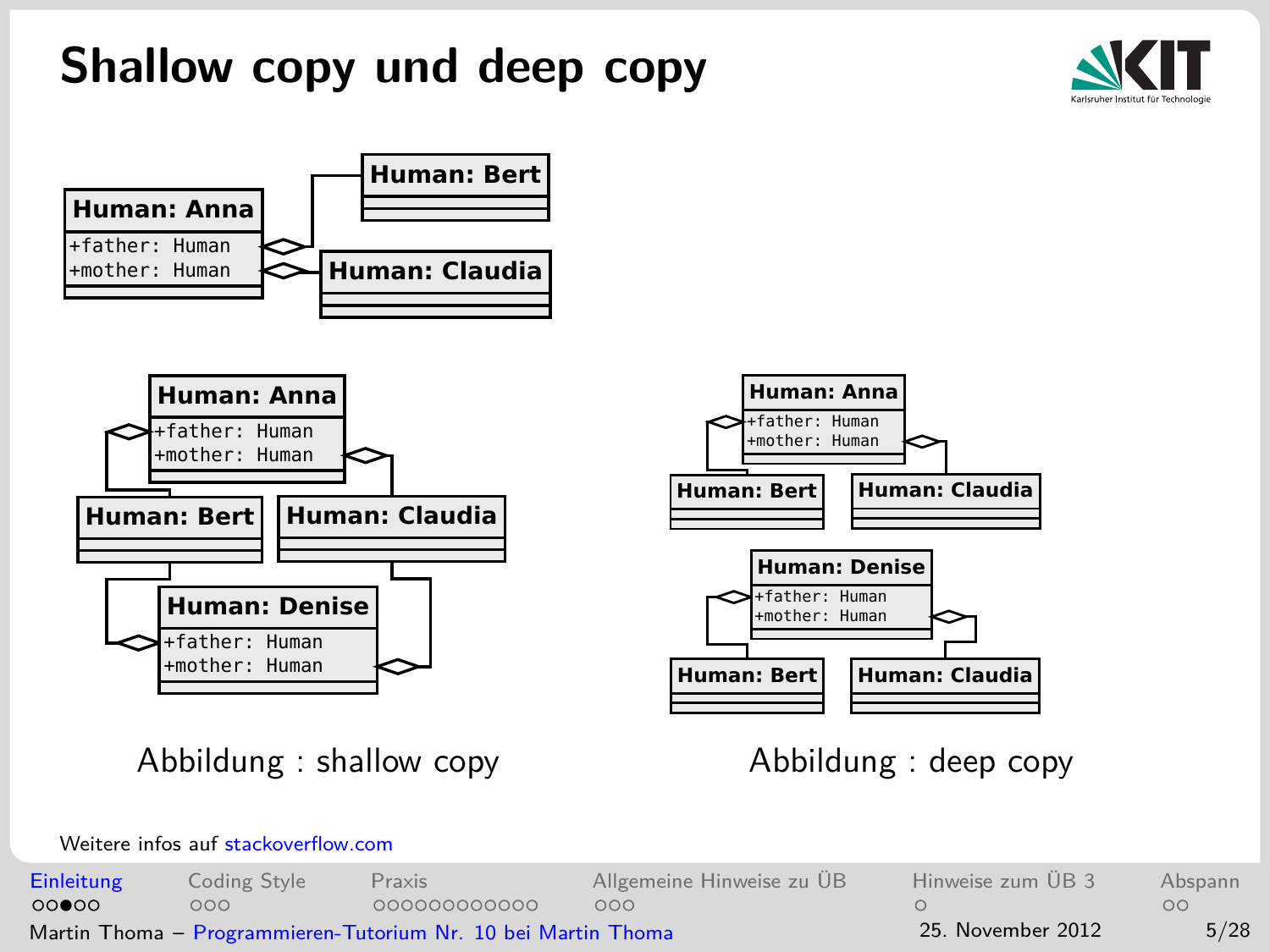## **Shallow copy und deep copy**

<span id="page-5-0"></span>

- **Java macht standardmäßig eine "shallow copy"**
- **Numann** ihr eine "deep copy" wollt, müsst ihr das selbst machen

### Lehre aus dem Quiz

Beim kopieren von Objekten (alles außer boolean , byte , int , long , float , double - oder einfacher, alles was mit einem Großbuchstaben beginnt) ist Vorsicht geboten.

[Einleitung](#page-2-0) [Coding Style](#page-7-0) [Praxis](#page-10-0) [Allgemeine Hinweise zu ÜB](#page-22-0) [Hinweise zum ÜB 3](#page-25-0) [Abspann](#page-26-0)  $000$  $000$ ∩∩∩≙∩ 000000000000  $OO$ Martin Thoma – [Programmieren-Tutorium Nr. 10 bei Martin Thoma](#page-0-0) 25. November 2012 6/28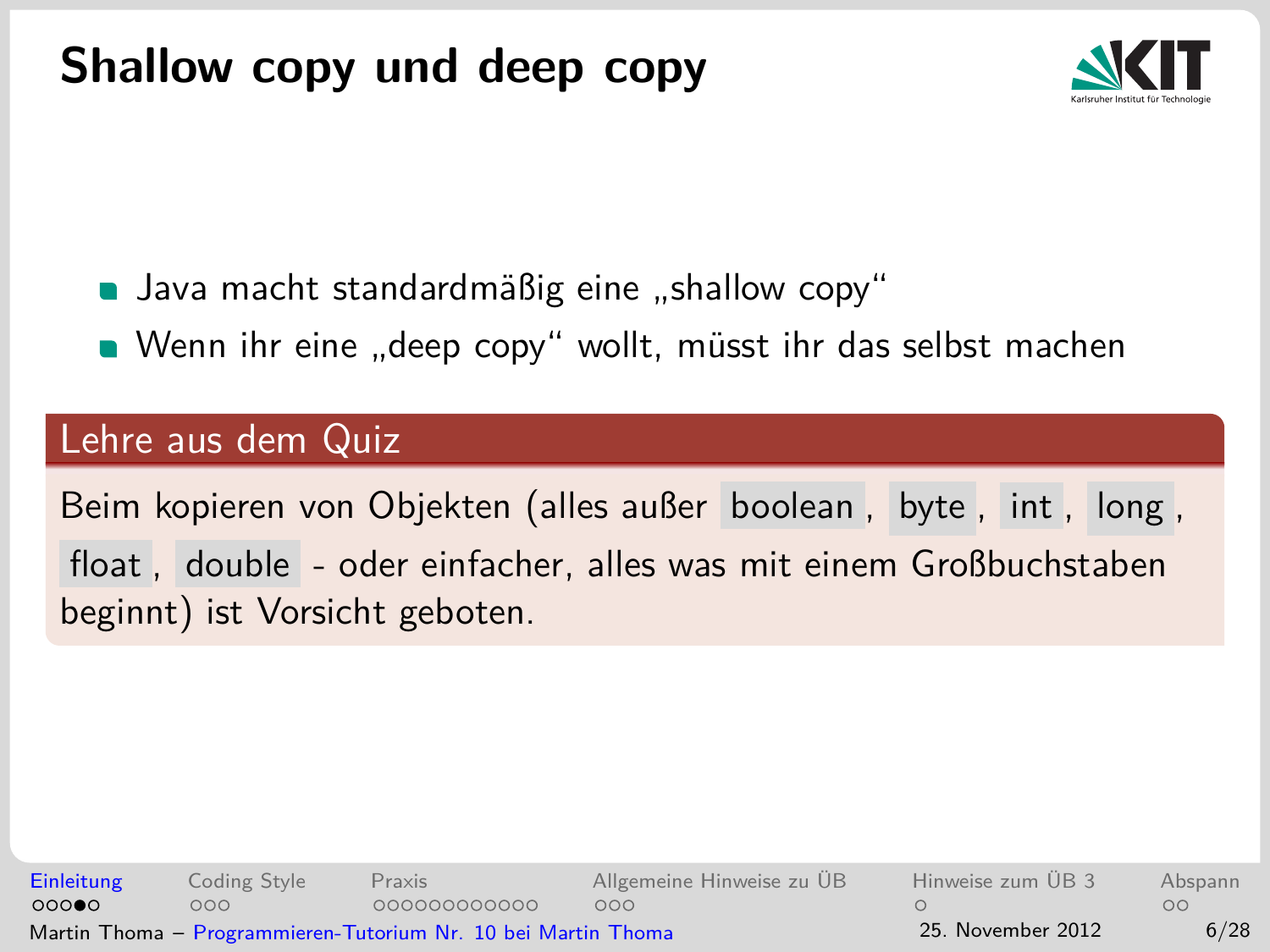### **Shallow copy und deep copy**



Deep copy sieht im Beispiel so aus:

```
QuizArray.java
  1 public class QuizArray {
  2 private static String[] deepCopy(String[] original) {<br>3 String[] copy = new String[original.length]:
  3 String[] copy = new String[original.length];<br>4 for (int i = 0 : i < original] ength; i+14 for (\text{int } i = 0; i \leq \text{original.length}; i++) {<br>5 copy \begin{bmatrix} i \\ i \end{bmatrix} = original \begin{bmatrix} i \\ i \end{bmatrix};
  5 \qquad \qquad \text{copy}[i] = \text{original}[i];6 }
  7 return copy;
             \mathcal{E}\frac{9}{10}10 public static void main(String[] args) {<br>11 String[] myArray1 = { " geh " "du"
11 String[] myArray1 = { " geh ", "du", "alter", "esel" };<br>12 String[] myArray2 = deepCopy(myArray1).
12 String[] myArray2 = deepCopy(myArray1);<br>13 myArray2[3] = "sack":
                   myArray2[3] = "sack";\frac{14}{15}15 System.out.print("myArray1: ");<br>16 for (int i = 0: i \le m\nu Array1.le
16 for (int i = 0; i < myArray1.length; i++) {<br>17 System out print(myArray1[i] + " ").
                   System.out.print(myArray1[i] + " ");
18 }
\frac{19}{20}20 System.out.print("\nmyArray2: ");<br>21 for (int i = 0; i < myArray2 leng
21 for (int i = 0; i < myArray2.length; i++) {<br>
22 System out print (myArray2)[i] + " "System.out.print(myArray2[i] + " ");
23 }
\frac{24}{25} }
25 }
```
[Einleitung](#page-2-0) [Coding Style](#page-7-0) [Praxis](#page-10-0) [Allgemeine Hinweise zu ÜB](#page-22-0) [Hinweise zum ÜB 3](#page-25-0) [Abspann](#page-26-0)  $0000$  $000$ 00000000000  $000$  $\circ$  $\Omega$ Martin Thoma – [Programmieren-Tutorium Nr. 10 bei Martin Thoma](#page-0-0) 25. November 2012 7/28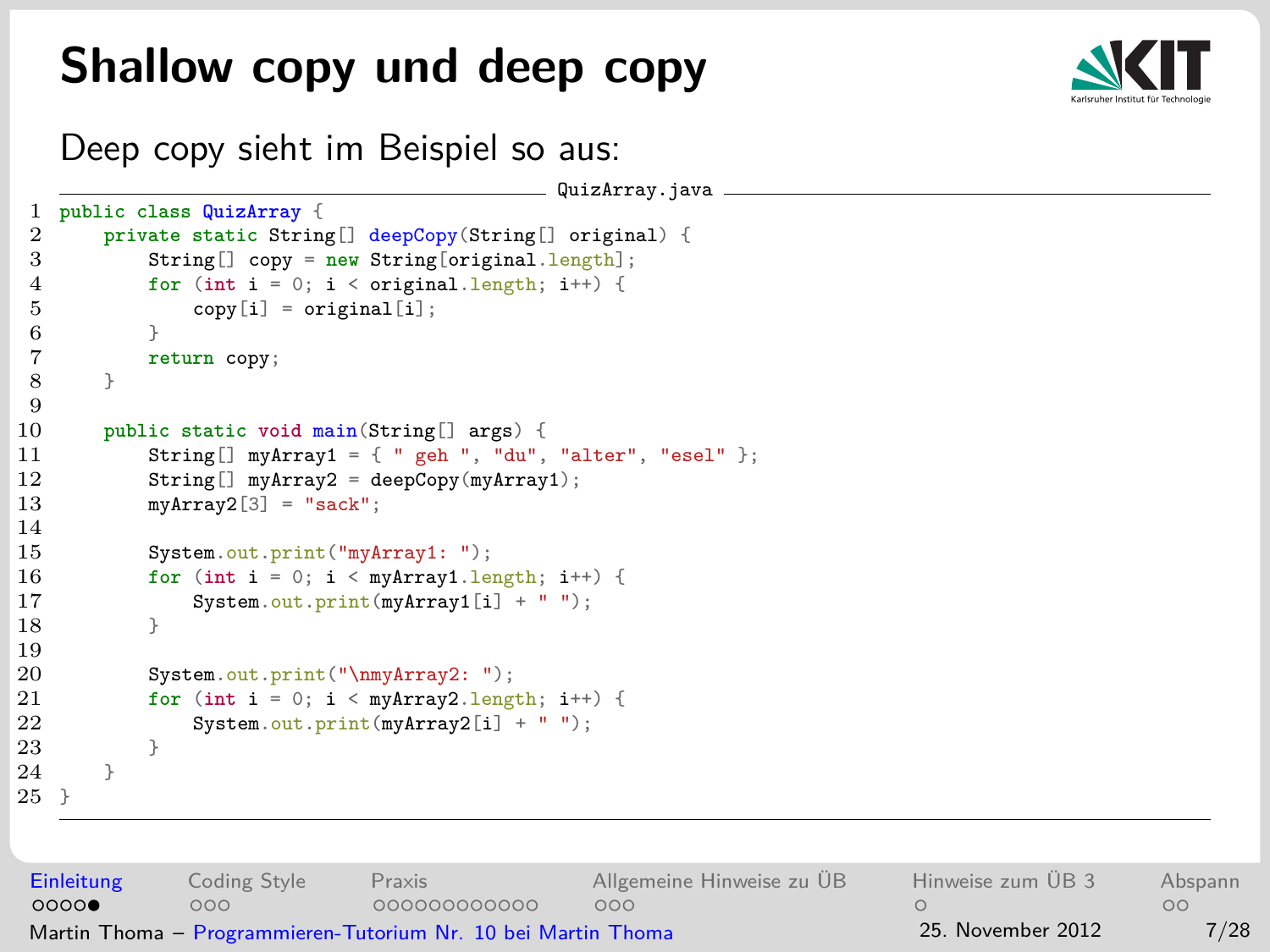# **Magic Numbers**

<span id="page-7-0"></span>

### Definition: Magic numbers

Unique values with unexplained meaning or multiple occurrences which could (preferably) be replaced with named constants.

Warum sind Konstanten besser als magic numbers?

- Code wird lesbarer
- Code wird leichter erweiterbar
- Kein (nennenswerter) Geschwindigkeits- oder Speicherplatznachteil

### Faustregel

Alle Zahlen, bis auf 0, 1 und -1 sollten mittels Konstanten verwendet werden.

[Einleitung](#page-2-0) [Coding Style](#page-7-0) [Praxis](#page-10-0) [Allgemeine Hinweise zu ÜB](#page-22-0) [Hinweise zum ÜB 3](#page-25-0) [Abspann](#page-26-0)  $\bullet$ 000000000000  $000$ 00000  $OO$ Martin Thoma – [Programmieren-Tutorium Nr. 10 bei Martin Thoma](#page-0-0) 25. November 2012 8/28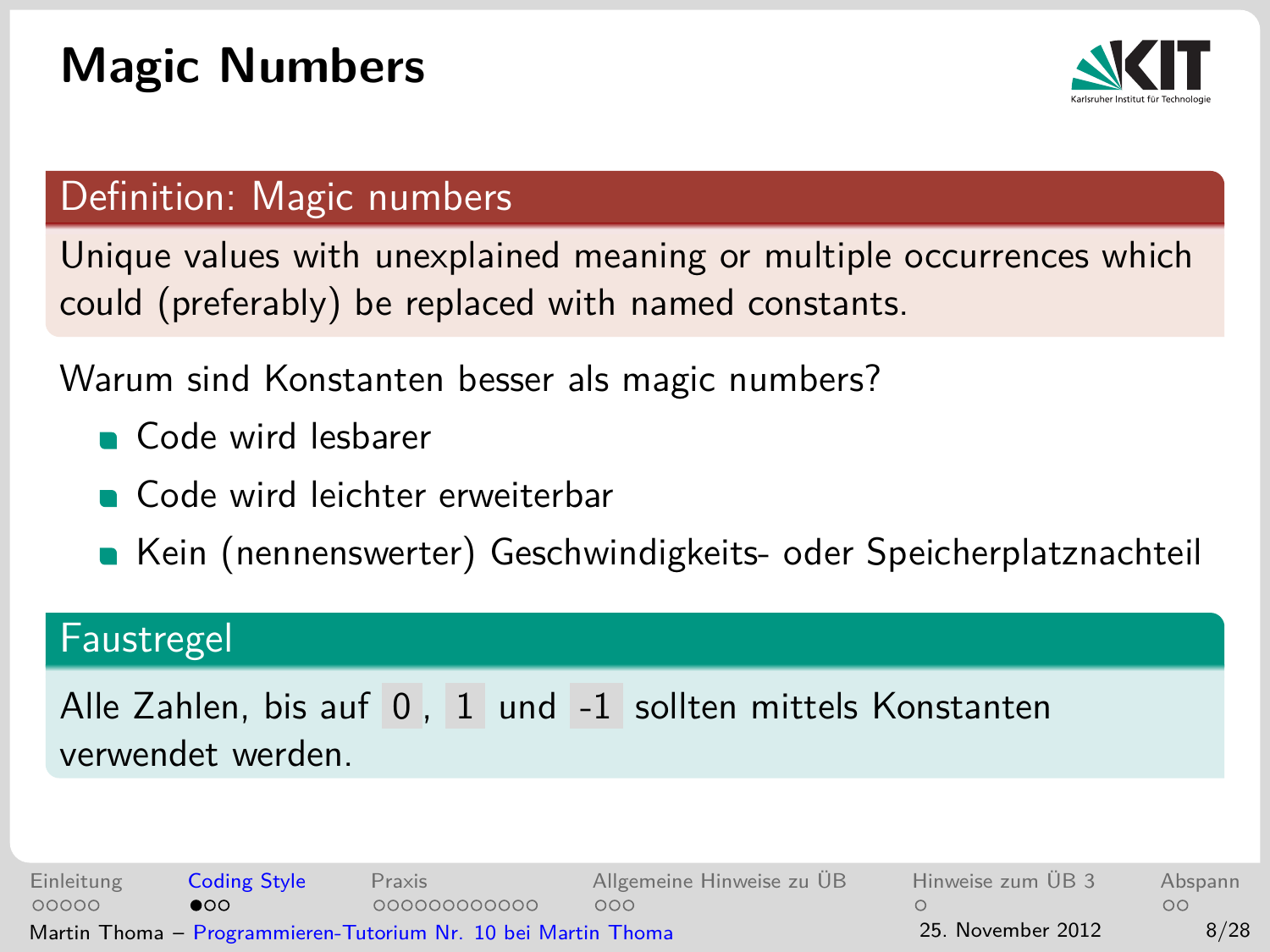# **Magic Numbers: Beispiel mit magic numbers**

```
1 public class ConnectFourGame implements Cloneable {
 2 private Color[][] board = new Color[7][6];
 3 private Color lastMove;
 4 private Color winner;
         5 private boolean isFinished = false;
 \frac{6}{7}7 //[...]
 \frac{8}{9}9 public void printBoard() {<br>10 for (byte y = 5: y >=
10 for (byte y = 5; y \ge 0; y = -) {<br>11 System.out.print(y + " ");
11 System.out.print(y + " ");<br>12 for (byte x = 0: x < 7: x+
12 for (byte x = 0; x < 7; x^{++}) {<br>13 if (board[x][y] == null) {
13 if (board[x][y] == null) {<br>14 System.out.print(" ");
14 System.out.print(" ");<br>15 \frac{1}{2} else if (board[x][y] ==
                       \} else if \left(\text{board}[x][y]\right) = \text{Color.RED} {
16 System.out.print("r");<br>17 } else {
17 } else {
18 System.out.print("w");<br>19 }
19 }
20 }
21 System.out.println("");
\frac{22}{23}23 System.out.print(" ");<br>24 for (byte x = 0; x < 7;
24 for (byte x = 0; x < 7; x^{++}) {<br>25 System.out.print(x):
                  Svstem.out.print(x):
26 }
27 }
28 }
```
<span id="page-8-0"></span>

| Einleitung | <b>Coding Style</b> | Praxis                                                                        | Allgemeine Hinweise zu ÜB | Hinweise zum ÜB 3 | Abspann    |
|------------|---------------------|-------------------------------------------------------------------------------|---------------------------|-------------------|------------|
| 00000      | റ∎റ                 | 000000000000<br>Martin Thoma - Programmieren-Tutorium Nr. 10 bei Martin Thoma | 000                       | 25. November 2012 | nn<br>9/28 |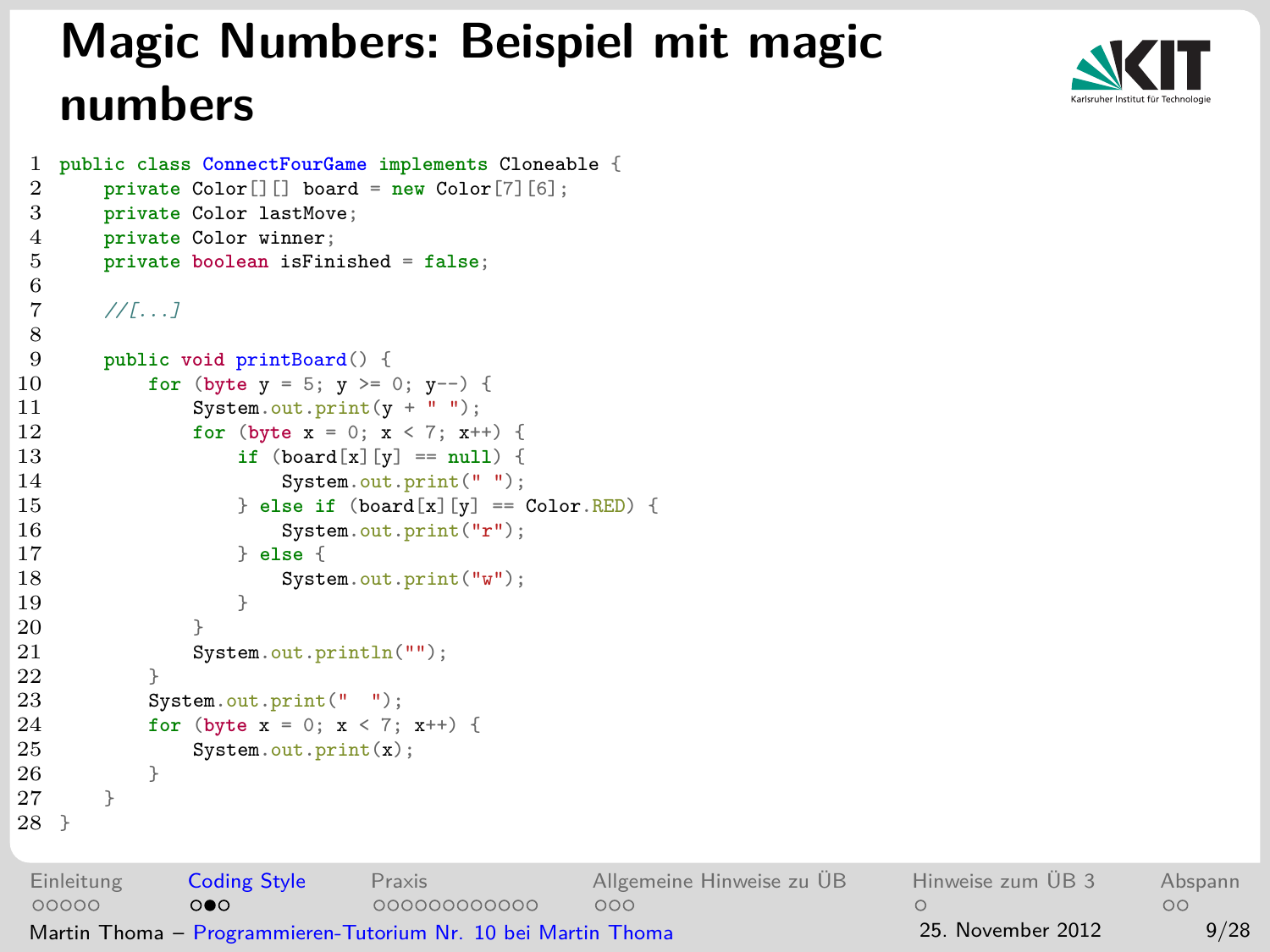## **Magic Numbers: Beispiel mit magic Konstanten**

 $\frac{5}{6}$ 

 $\frac{10}{11}$ 

 $\frac{12}{13}$ 

 $\frac{26}{27}$ 

```
1 public class ConnectFourGame implements Cloneable {
 2 public static final int BOARD_HEIGHT = 6;<br>3 public static final int BOARD WIDTH = 7:
 3 public static final int BOARD_WIDTH = 7;
        4 public static final int WINNING_NR = 4;
 6 private Color[][] board = new Color[BOARD_WIDTH][BOARD_HEIGHT];
 7 private Color lastMove;
 8 private Color winner;
        9 private boolean isFinished = false;
        11 //[...]
13 public void printBoard() {<br>14 for (byte y = ROARD HE
14 for (byte y = BOARD_HEIGHT - 1; y >= 0; y--) {<br>15 System.out.print(y + " "):
15 System.out.print(y + " ");<br>16 for (byte x = 0: x < R04RD)
16 for (byte x = 0; x < BOARD_WIDTH; x^{++}) {<br>17 if (board [x][y] == null) {
                     if (board[x][y] == null)18 System.out.print(" ");<br>19 \frac{1}{2} else if (board[x][v] ==
19 \} else if (board[x][y] == Color.RED) {<br>20 System_out_print("r"):
20 System.out.print("r");<br>21 \frac{1}{2} alse f
21 } else {
22 System.out.print("w");<br>23 }
23 }
24 }
25 System.out.println("");
27 System.out.print(" ");<br>28 for (byte x = 0: x < B0)
            for (byte x = 0; x < B0ARD WIDTH; x^{++}) {
29 System.out.print(x);
י<br>Einleitung<br>בכבר ב
                Coding StylePraxis Allgemeine Hinweise zu ÜBHinweise zum ÜB 3Abspann
 00000
                00000000000000
                                                       000\capMartin Thoma – Programmieren-Tutorium Nr. 10 bei Martin Thoma 25. November 2012 10/28
```


<span id="page-9-0"></span> $\circ$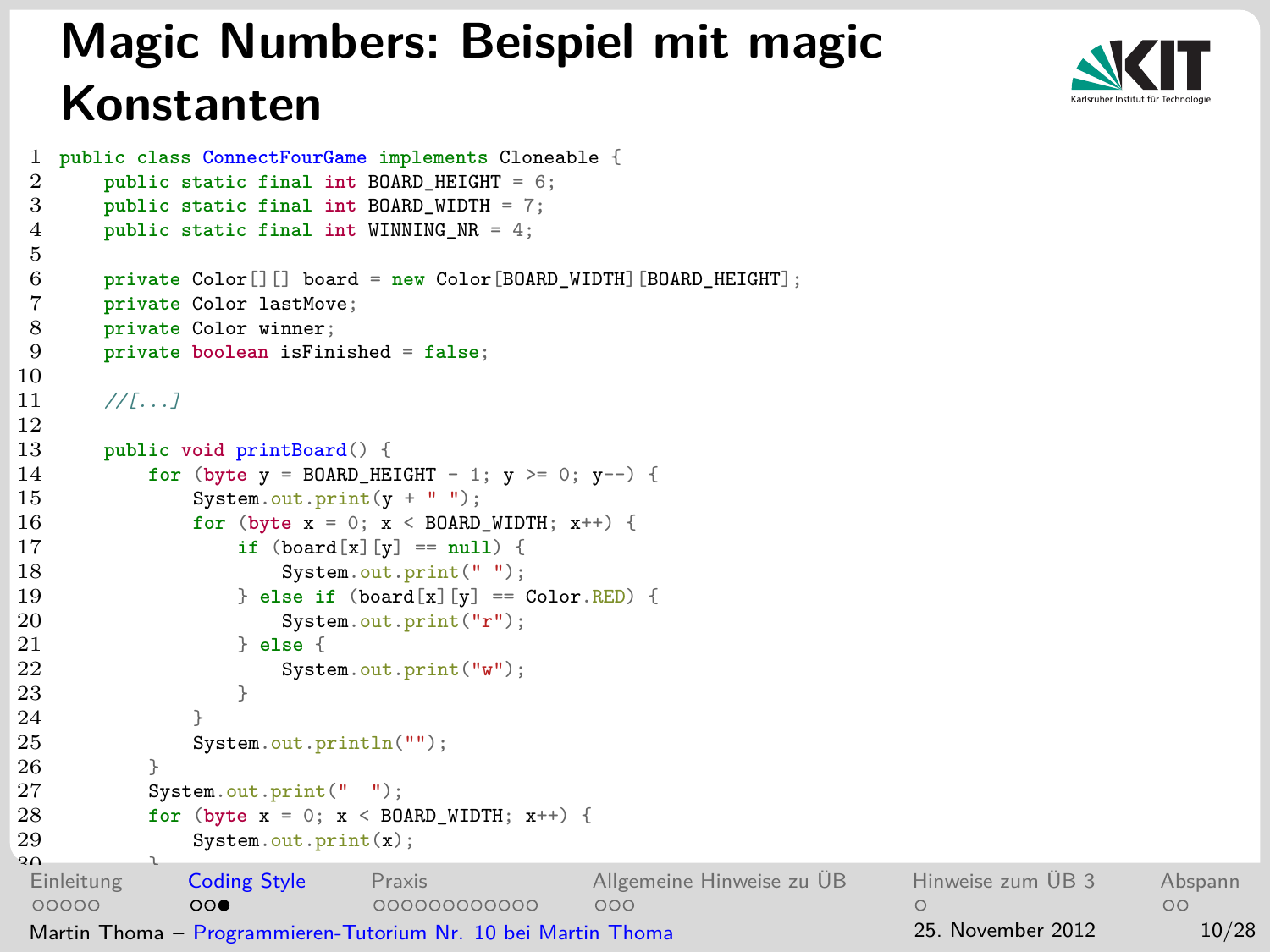<span id="page-10-0"></span>

### Schreiben Sie eine Methode float getAverage(int[] numbers) { ... }, die den Durchschnitt der Zahlen im Array numbers berechnet.

[Einleitung](#page-2-0) [Coding Style](#page-7-0) [Praxis](#page-10-0) [Allgemeine Hinweise zu ÜB](#page-22-0) [Hinweise zum ÜB 3](#page-25-0) [Abspann](#page-26-0) 00000  $000$  $•000000000000$  $000$  $\circ$  $\Omega$ Martin Thoma – [Programmieren-Tutorium Nr. 10 bei Martin Thoma](#page-0-0) 25. November 2012 11/28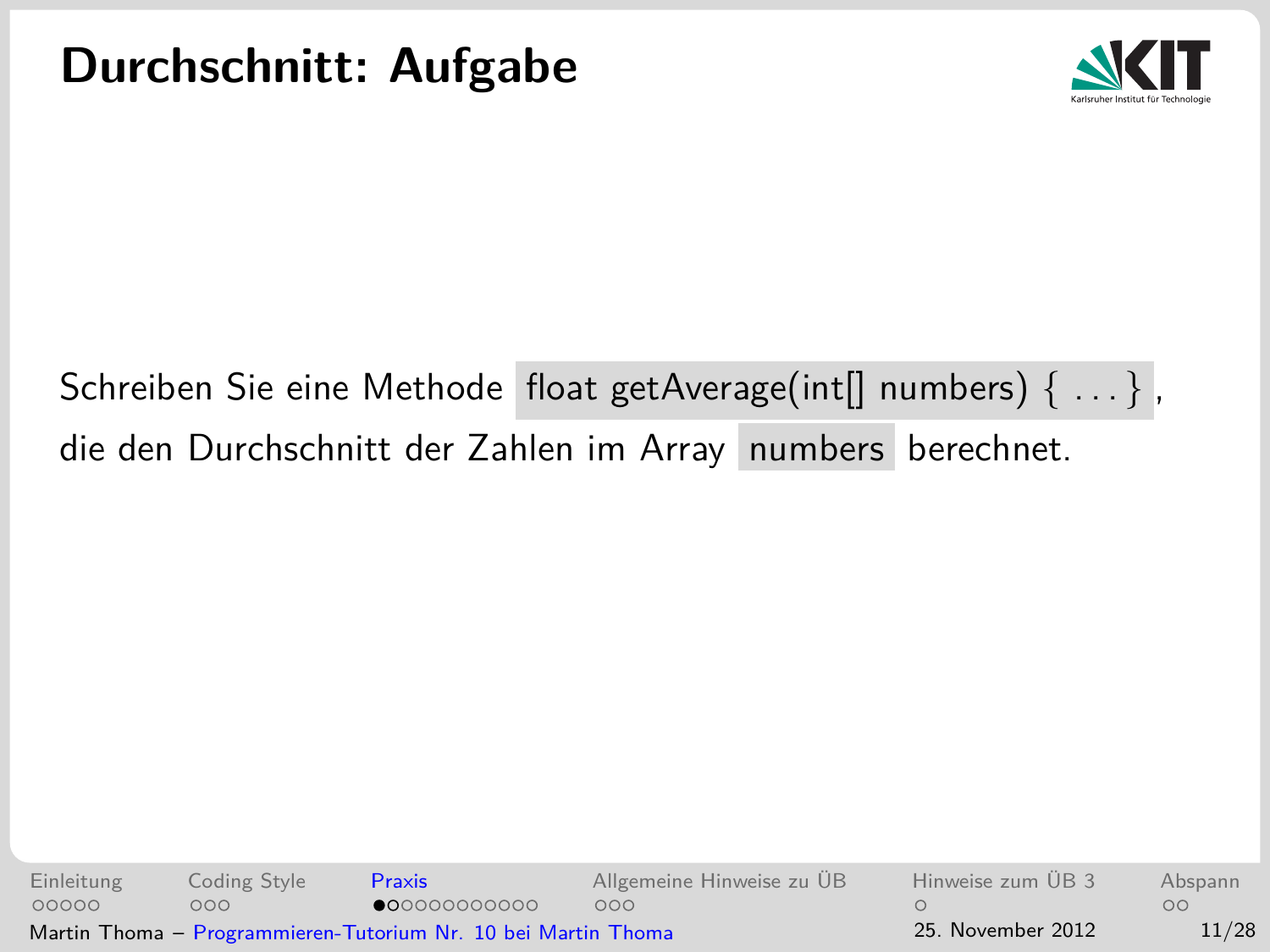### **Durchschnitt: Lösung**



<span id="page-11-0"></span> $\circ$ 

```
1 public class AverageCalculation {
2 public static float getAverage(int[] numbers) {
3 float sum = 0.0f;
4 for (int i = 0; i < numbers.length; i++) {
5 sum += numbers [i];
 6 }
7 return sum / numbers.length;
8 }
9
10 public static void main(String[] args) {
11 int[] numbers = { 1, 2, 3, 4, 5, 6, 7, 8, 9, 10 };
12 System.out.println(getAverage(numbers));
13 \qquad \qquad14 }
Einleitung Coding Style Praxis Allgemeine Hinweise zu ÜB Hinweise zum ÜB 3 Abspann
         00000000000
Martin Thoma – Programmieren-Tutorium Nr. 10 bei Martin Thoma 25. November 2012 12/28
```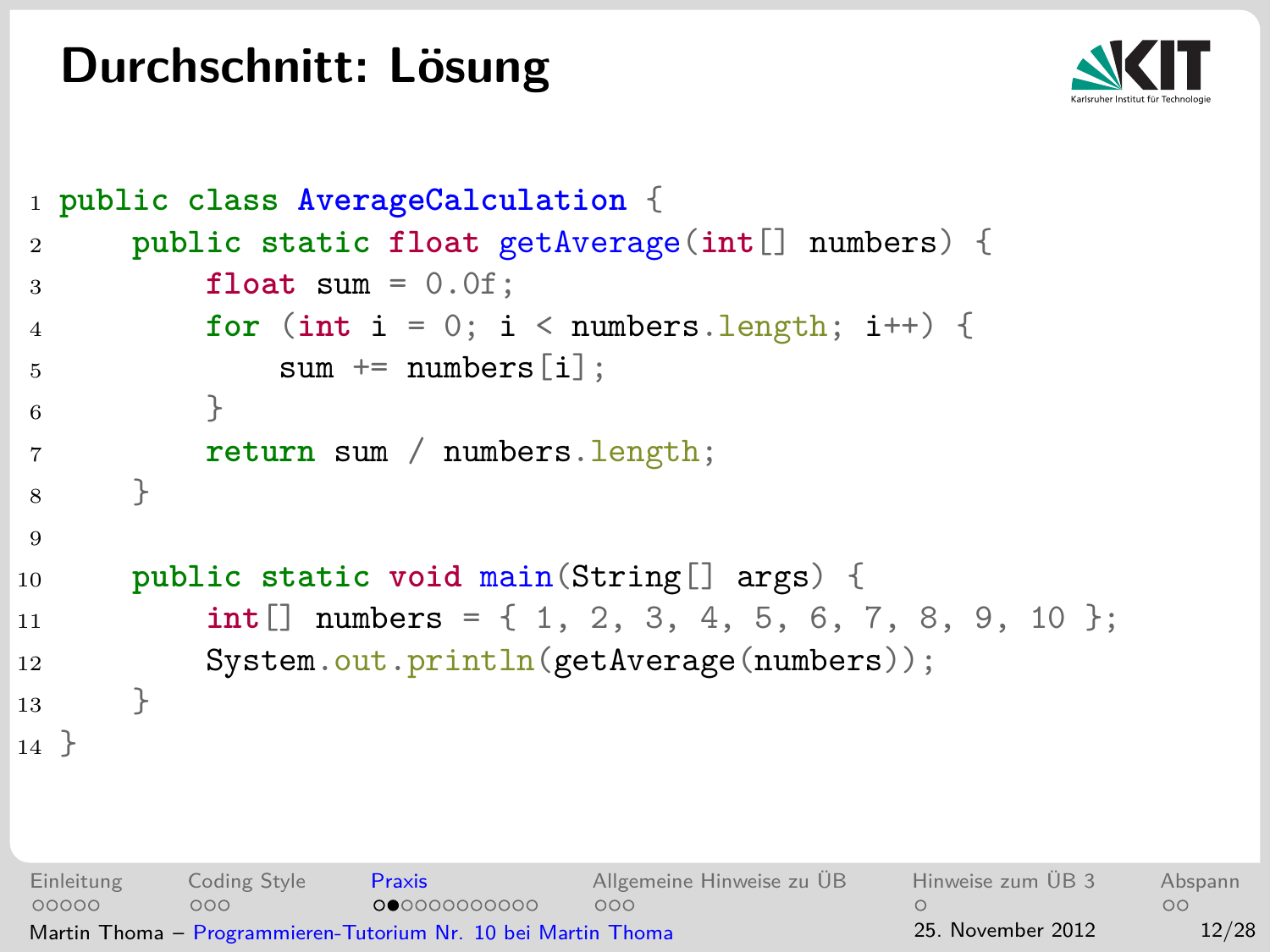<span id="page-12-0"></span>

Wir haben ein Array mit IATA-Codes (Flughafenkürzel) gegeben und möchten den Inhalt auf der Konsole ausgeben.

[Einleitung](#page-2-0) [Coding Style](#page-7-0) [Praxis](#page-10-0) [Allgemeine Hinweise zu ÜB](#page-22-0) [Hinweise zum ÜB 3](#page-25-0) [Abspann](#page-26-0) 00000  $000$  $000000000000$  $000$  $\circ$  $\Omega$ Martin Thoma – [Programmieren-Tutorium Nr. 10 bei Martin Thoma](#page-0-0) 25. November 2012 13/28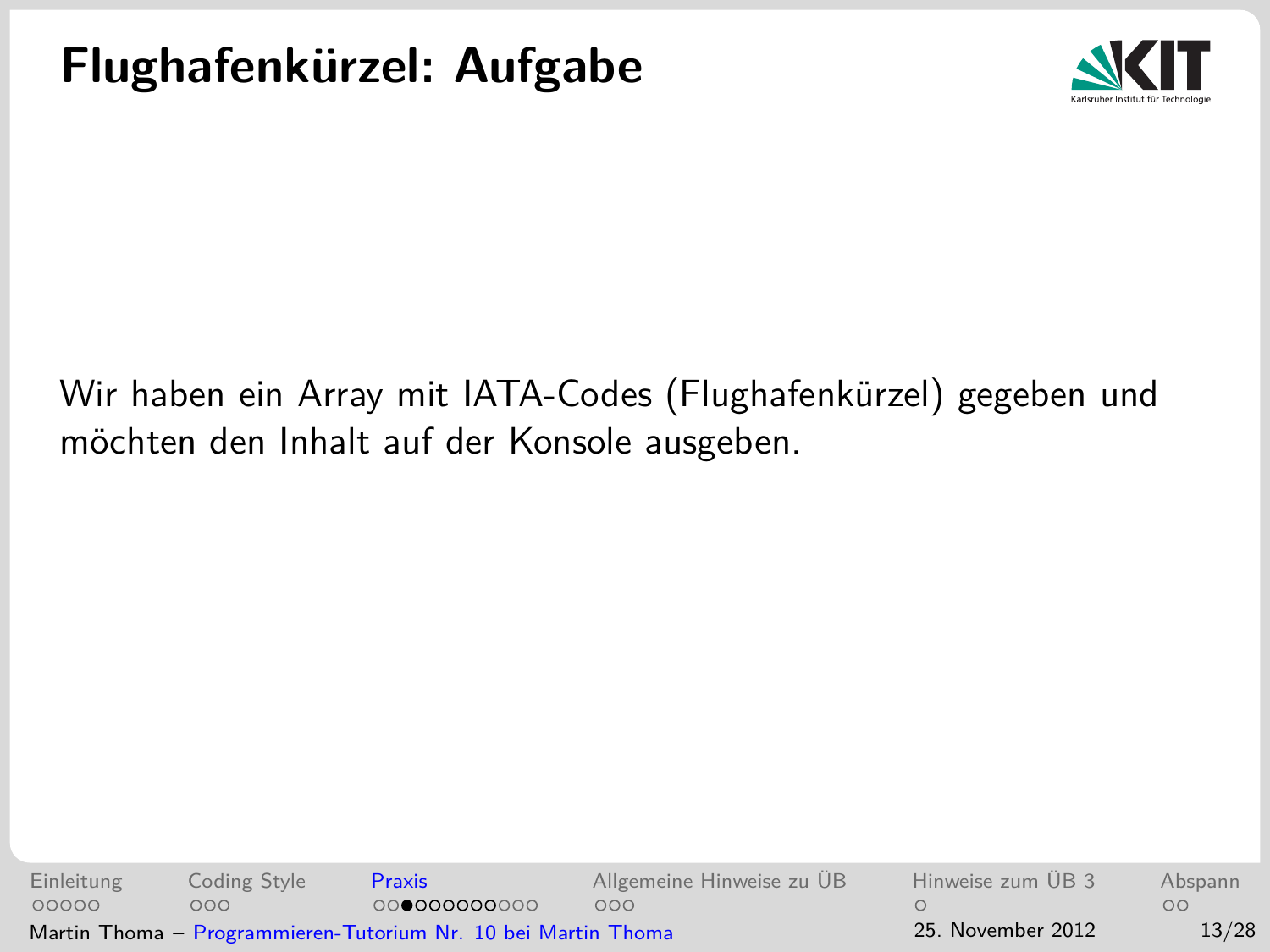# **Flughafenkürzel: Lösung**

<span id="page-13-0"></span>

```
1 public class IataCode {
2 public static void printIATACodes(String[] myArray) {
\mathbf{a} for (int \mathbf{i} = 0; \mathbf{i} \leq \text{myArray.length}; \mathbf{i}++) {
4 System.out.println(myArray[i]);
 5 }
 6 }
7
8 public static void main(String[] args) {
9 String[] iataCodes = new String[4];
10 // Flughafen München
11 iataCodes [0] = "MUC";
12 // Flughafen Berlin Brandenburg
13 iataCodes \lceil 1 \rceil = "BER":
14 // Flughafen Augsburg
15 iataCodes \lceil 2 \rceil = "AGB";
16 printIATACodes(iataCodes);
17 }
18 }<br>Einleitung
         Coding Style Praxis Allgemeine Hinweise zu ÜBHinweise zum ÜB 3Abspann
00000
          000000000000000000\circMartin Thoma – Programmieren-Tutorium Nr. 10 bei Martin Thoma 25. November 2012 14/28
```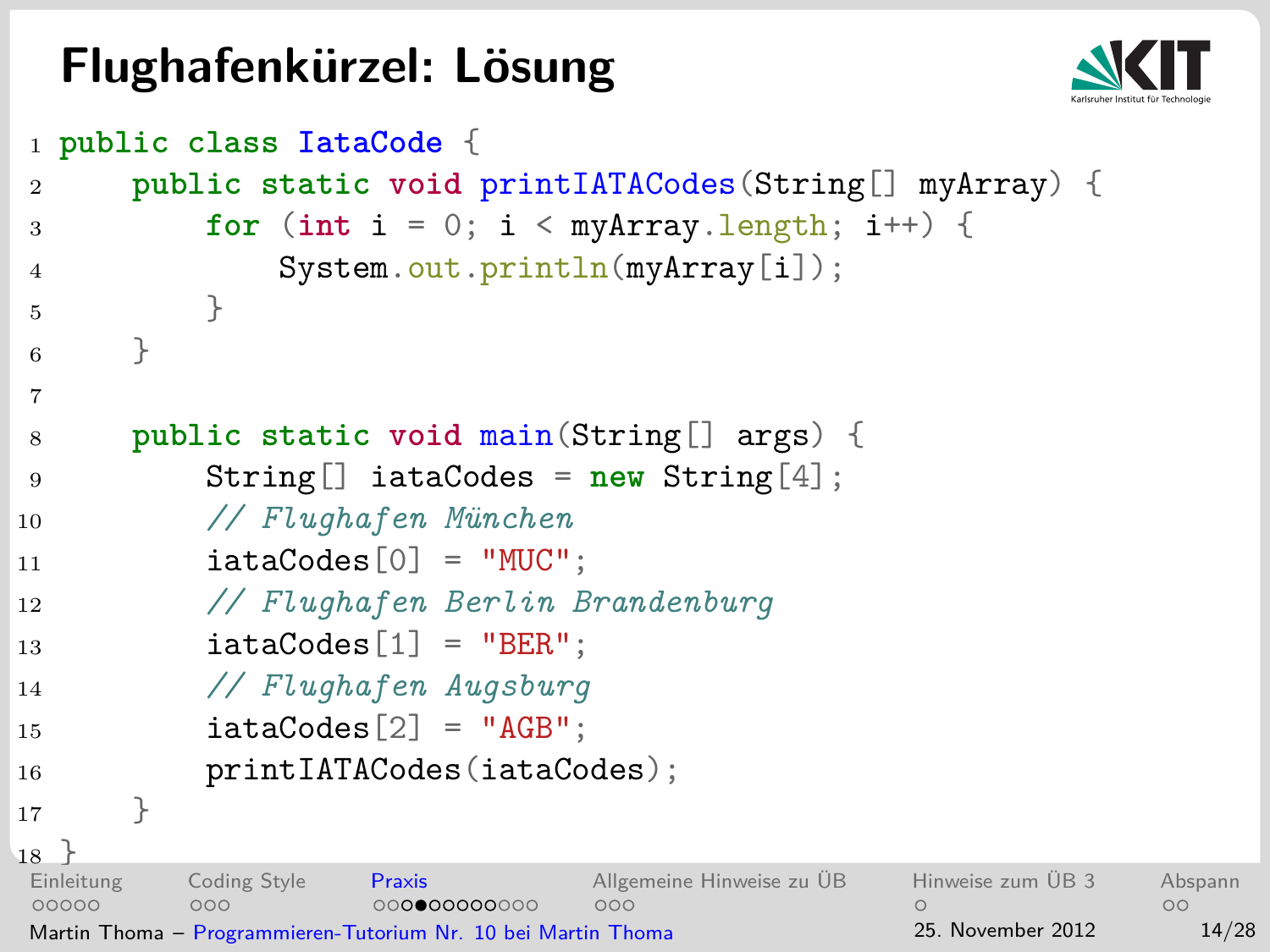<span id="page-14-0"></span>

### Kein Compiler- oder Laufzeitfehler, obwohl iataCodes[3] nicht initialisiert ist!

| Ausgabe    |  |
|------------|--|
| <b>MUC</b> |  |
| <b>BER</b> |  |
| AGB        |  |
| null       |  |

[Einleitung](#page-2-0) [Coding Style](#page-7-0) [Praxis](#page-10-0) [Allgemeine Hinweise zu ÜB](#page-22-0) [Hinweise zum ÜB 3](#page-25-0) [Abspann](#page-26-0) 00000  $000$  $\circ$  $\circ$ Martin Thoma – [Programmieren-Tutorium Nr. 10 bei Martin Thoma](#page-0-0) 25. November 2012 15/28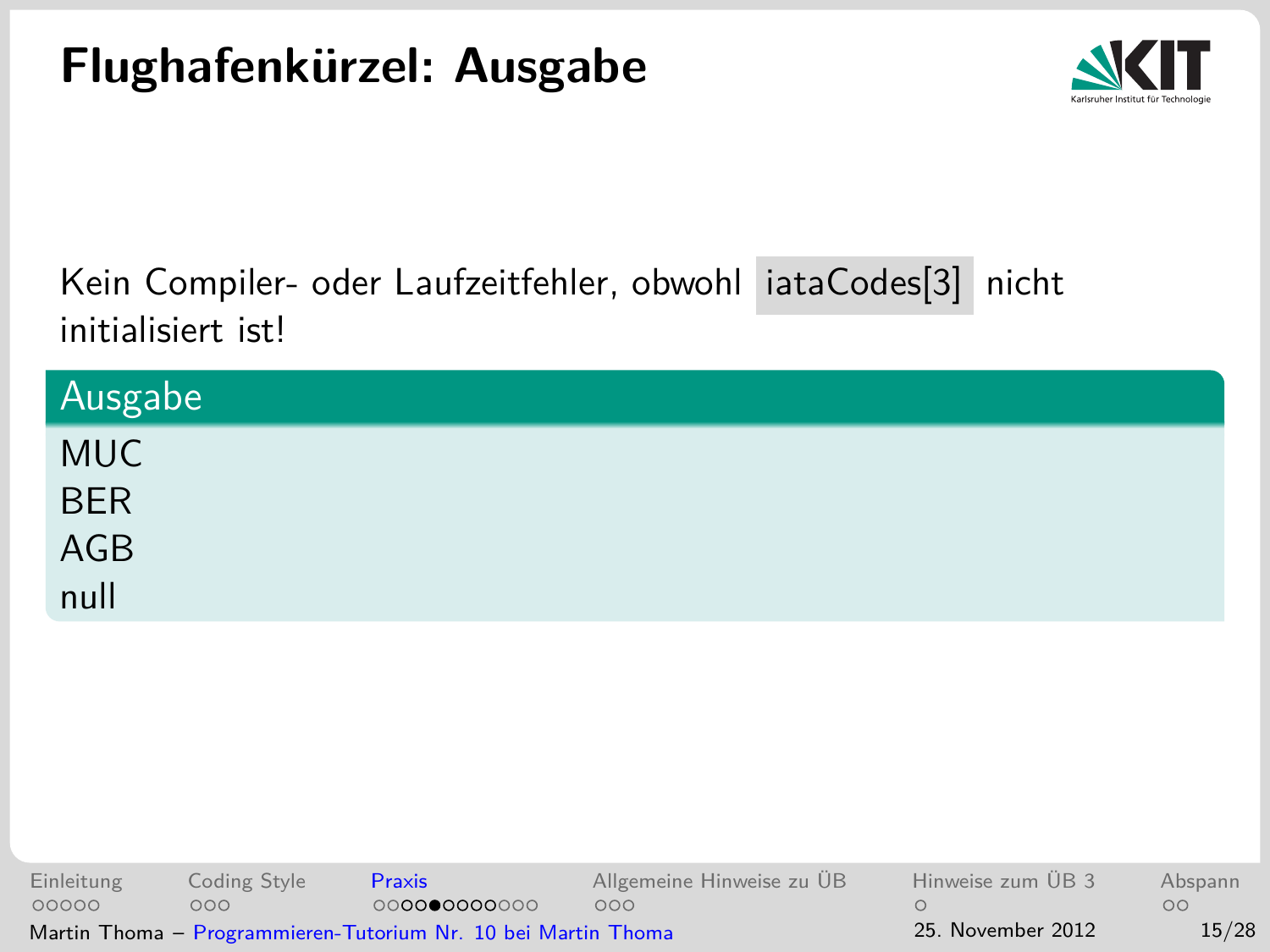# **Flughafenkürzel: Umgekehrte Reihenfolge**

<span id="page-15-0"></span>

Modifiziere das Programm so, dass die Kürzel in umgekehrter Reihenfolge ausgegeben werden.

### Lösung von vorhin

```
1 public class IataCode {
 2 public static void printIATACodes(String[] myArray) {<br>3 <b>for (int i = 0; i < myArray, length; i++) {
 3 for (int i = 0; i < myArray.length; i++) {<br>4 System out println(myArray[i]);
 4 System.out.println(myArray[i]);<br>5
 5 }
 6 }
 \frac{7}{8}8 public static void main(String[] args) {<br>9 <b>String[] istaCodes = new String[4]
9 String[] iataCodes = new String[4];<br>10 // Flughafen München
10 // Flughafen München
11 iataCodes[0] = "MUC";<br>12 // Flughafen Berlin B
12 // Flughafen Berlin Brandenburg
13 iataCodes[1] = "BER";<br>14 // Flughafen Augsburg
14 // Flughafen Augsburg
15 iataCodes[2] = "AGB";<br>16 printIATACodes(iataCo
               printIATACodes(iataCodes);
17 }
18 }
```
[Einleitung](#page-2-0) [Coding Style](#page-7-0) [Praxis](#page-10-0) [Allgemeine Hinweise zu ÜB](#page-22-0) [Hinweise zum ÜB 3](#page-25-0) [Abspann](#page-26-0) 00000  $000$  $0000000000000$  $000$  $\Omega$  $\circ$ Martin Thoma – [Programmieren-Tutorium Nr. 10 bei Martin Thoma](#page-0-0) 25. November 2012 16/28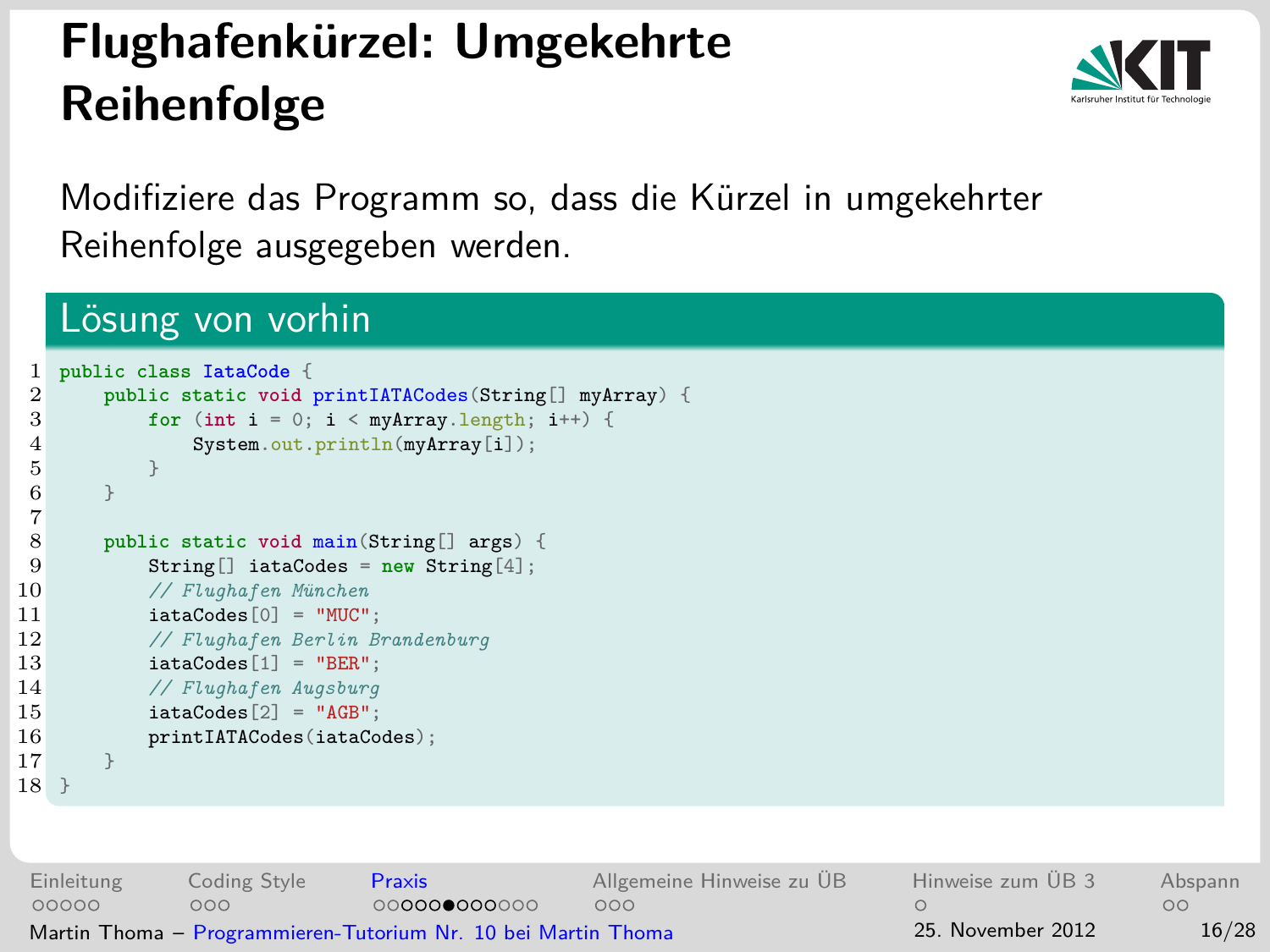# **Flughafenkürzel: Umgekehrte Reihenfolge - Lösung**

<span id="page-16-0"></span>

```
1 public class IataCode {
2 public static void printIATACodes(String[] myArray) {
3 for (int i = 0; i < myArray.length; i++) {
4 System.out.println(myArray[myArray.length - i - 1]);
5 }
6 }
7
8 public static void main(String[] args) {
9 String[] iataCodes = new String[4];
10 iataCodes [0] = "MUC";
11 iataCodes[1] = "BER";
12 iataCodes \lceil 2 \rceil = "AGB";
13 printIATACodes(iataCodes);
14 }
15 }
Einleitung Coding Style Praxis Allgemeine Hinweise zu ÜB Hinweise zum ÜB 3 Abspann
00000
         000000000000000
                              000\circ
```
Martin Thoma – [Programmieren-Tutorium Nr. 10 bei Martin Thoma](#page-0-0) 25. November 2012 17/28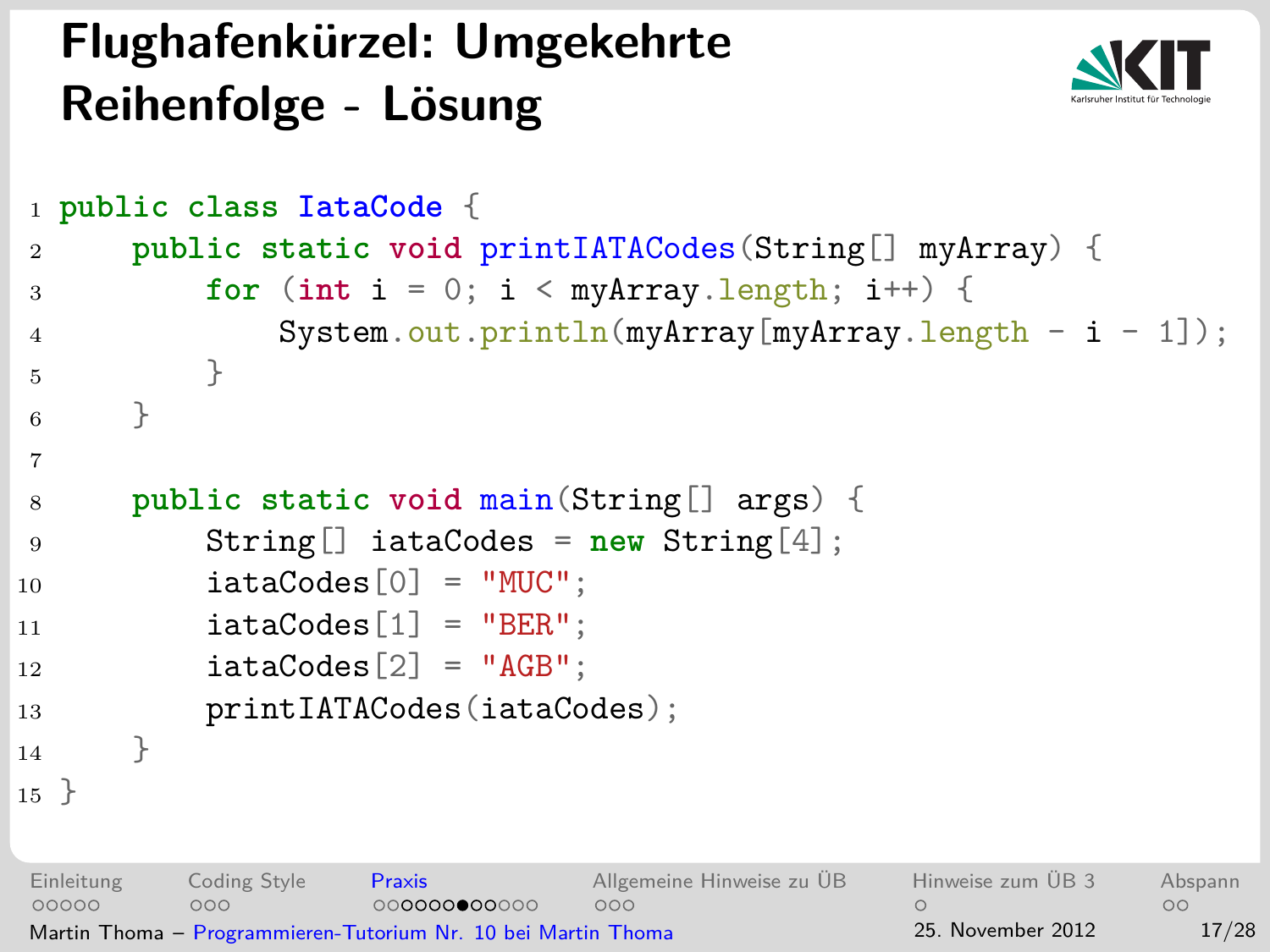# **Flughafenkürzel: Jumping**

<span id="page-17-0"></span>

Modifiziere das Programm so, dass nur jedes dritte Element ausgegeben wird.

### Lösung von vorhin

```
1 public class IataCode {
 2 public static void printIATACodes(String[] myArray) {<br>3 <b>for (int i = 0; i < myArray length; i++) {
 3 for (\text{int } i = 0; i < \text{myArray.length}; i++) {<br>4 System out println(myArray[i]);
 4 System.out.println(myArray[i]);<br>5 }
  5 }
 \overline{6}rac{7}{8}8 public static void main(String[] args) {<br>9 <b>String[] iataCodes = new String[4]
9 String[] iataCodes = new String[4];<br>10 // Flughafen München
10 // Flughafen München
11 iataCodes[0] = "MUC";<br>12 // Flughafen Berlin B
12 // Flughafen Berlin Brandenburg
13 iataCodes[1] = "BER";<br>14 // Flughafen Augsburg
                14 // Flughafen Augsburg
15 iataCodes[2] = "AGB";<br>16 printIATACodes(iataCo
                printIATACodes(iataCodes);
17 }
18 }
```
[Einleitung](#page-2-0) [Coding Style](#page-7-0) [Praxis](#page-10-0) [Allgemeine Hinweise zu ÜB](#page-22-0) [Hinweise zum ÜB 3](#page-25-0) [Abspann](#page-26-0) 00000  $000$  $0000000000000$  $000$  $\Omega$  $\circ$ Martin Thoma – [Programmieren-Tutorium Nr. 10 bei Martin Thoma](#page-0-0) 25. November 2012 18/28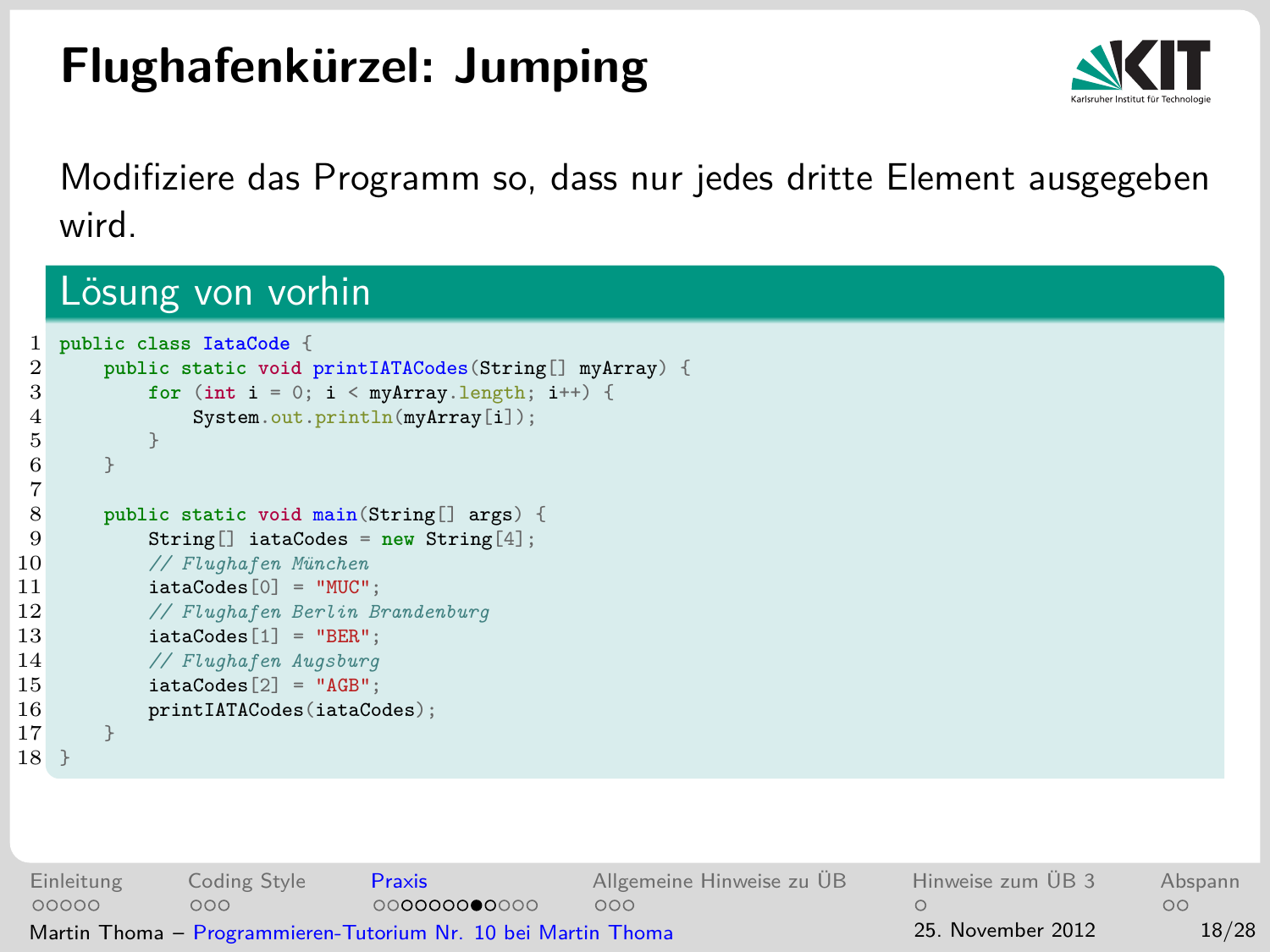### **Flughafenkürzel: Jumping - Lösung**

<span id="page-18-0"></span>

```
1 public class IataCode {
2 public static void printIATACodes(String[] myArray) {
3 for (int i = 0; i < myArray.length; i += 3) {
4 System.out.println(myArray[i]);
 5 }
 6 }
7
8 public static void main(String[] args) {
9 String[] iataCodes = { "MUC", "BER", "AGB", "ABC", "DEF",
10 "GIH", "JKL", "MNO", "PQR", "STU", "VWX", "YZ" };
11 printIATACodes(iataCodes);
12 \quad \frac{1}{2}13 }
Einleitung Coding Style Praxis Allgemeine Hinweise zu ÜB Hinweise zum ÜB 3 Abspann
00000
         000000\circMartin Thoma – Programmieren-Tutorium Nr. 10 bei Martin Thoma 25. November 2012 19/28
```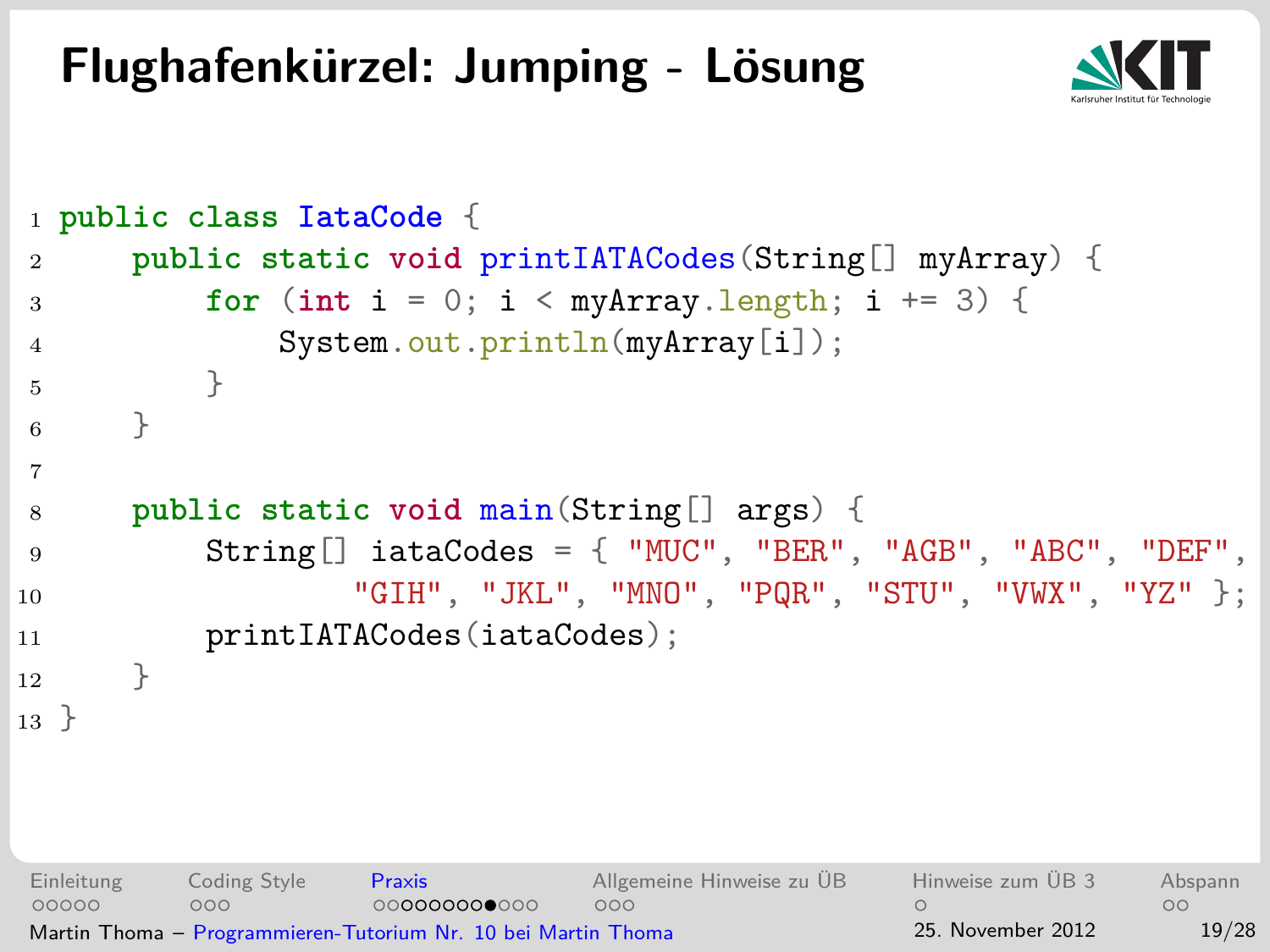<span id="page-19-0"></span>

Gegeben ist ein Schwarz-Weiß Bild int[][] image .

- <sup>1</sup> Was repräsentiert image[2][42] ?
- <sup>2</sup> Schreiben Sie eine Methode, die die durchschnittliche Farbe von image berechnet und zurückgibt.

[Einleitung](#page-2-0) [Coding Style](#page-7-0) [Praxis](#page-10-0) [Allgemeine Hinweise zu ÜB](#page-22-0) [Hinweise zum ÜB 3](#page-25-0) [Abspann](#page-26-0)  $000$  $0000000000000$  $000$  $\circ$ 00000  $\Omega$ Martin Thoma – [Programmieren-Tutorium Nr. 10 bei Martin Thoma](#page-0-0) 25. November 2012 20/28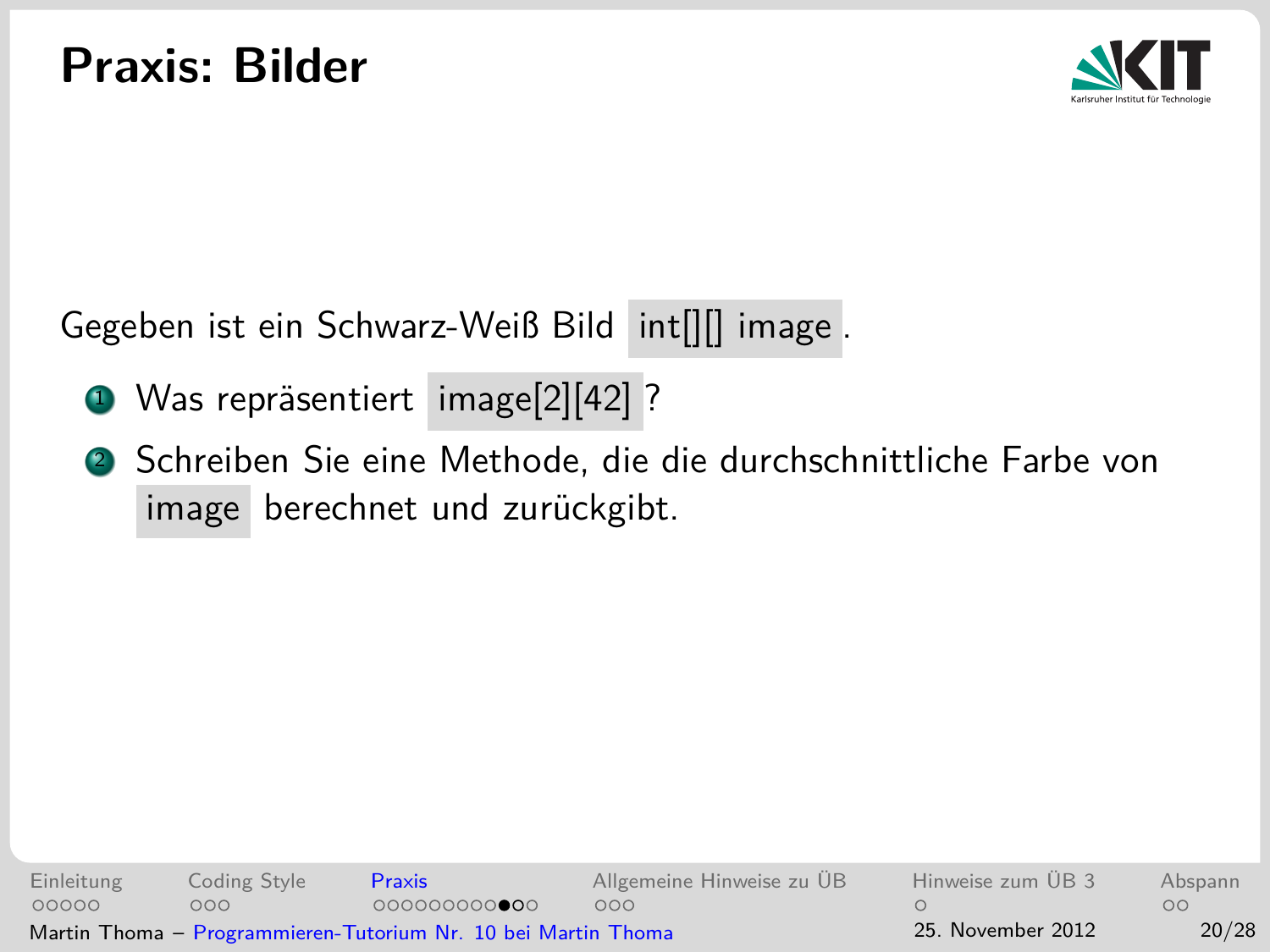### **Praxis: Bilder - Lösung**

<span id="page-20-0"></span>

```
1 public static int getAverageColor(int[][] image) {
2 int sum = 0;<br>3 for (int x =3 for (int x = 0; x < in</math> image.length; <math>x++</math>) {<br>for (int <math>y = 0</math>: <math>y < in</math> area [0] length:f(x) = 0; y < \text{image}[0].length; y^{++}) {<br>\frac{\text{sum}}{2} + \text{image}[y] \cdot5 sum + 1 mage[x][y];6 }
7 }
8 return sum / (image.length * image[0].length);
9 }
```
### Mögliche Probleme:

- **Ein int für sum ist eventuell zu klein**
- 255 Grauwerte, int hat maximalwert von 2.147.483.64

$$
\Rightarrow \frac{2147483647}{255} \approx 8.4 \cdot 10^6
$$

- ⇒ maximal 8.4 Millionen Pixel
- ⇒ √  $8.4 \cdot 10^6 \approx 2900$
- $\Rightarrow$  maximale Auflösung von  $2900 \times 2900$  Pixel
	- Eventuell int $\text{||}$  image = new int $\text{[}0\text{]}0\text{]}$ ;

[Einleitung](#page-2-0) [Coding Style](#page-7-0) [Praxis](#page-10-0) [Allgemeine Hinweise zu ÜB](#page-22-0) [Hinweise zum ÜB 3](#page-25-0) [Abspann](#page-26-0)  $000$ 0000000000●0  $000$ 00000  $OO$ Martin Thoma – [Programmieren-Tutorium Nr. 10 bei Martin Thoma](#page-0-0) 25. November 2012 21/28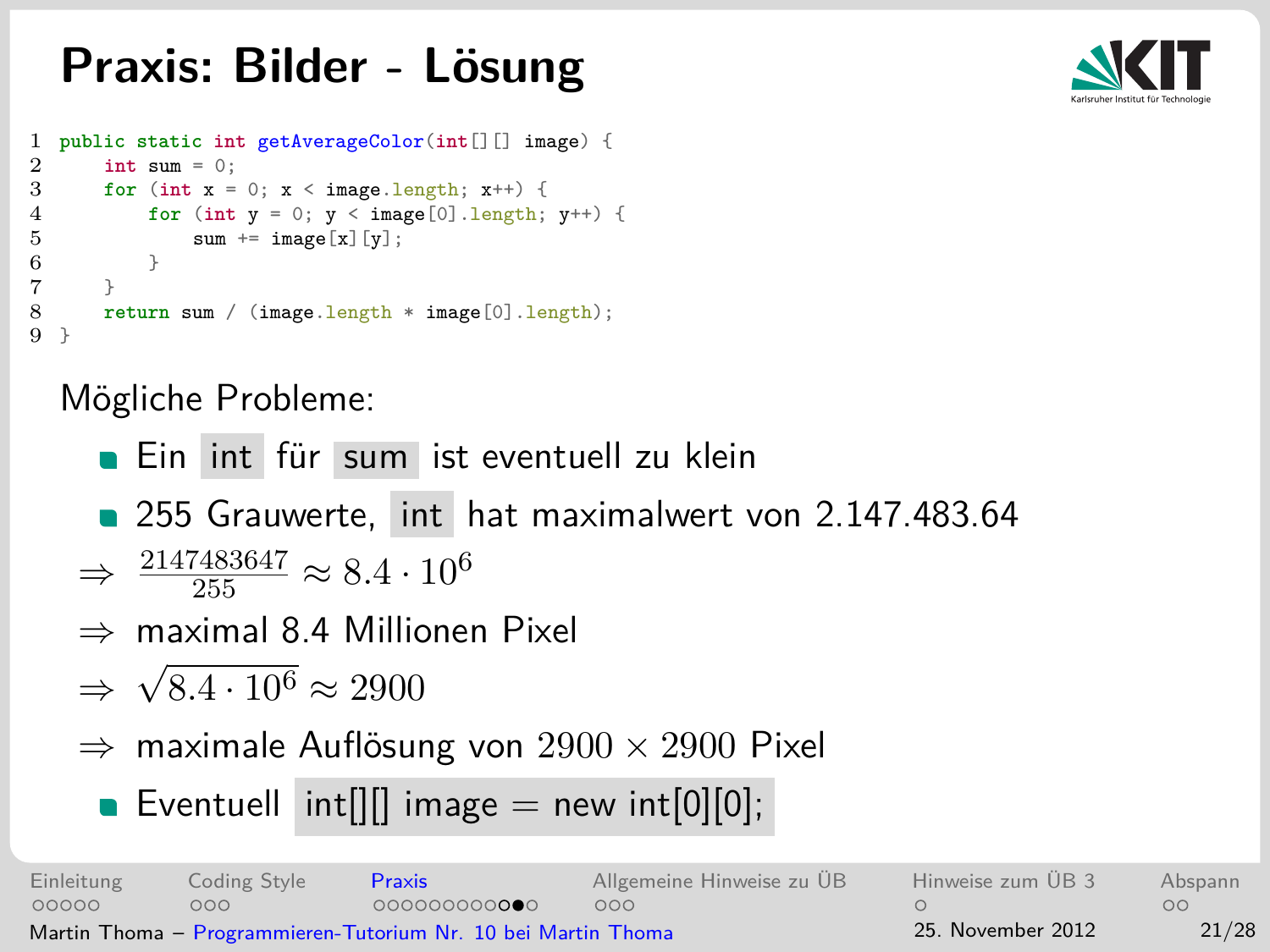### **Praxis: Sieb des Erasthostenes**

<span id="page-21-0"></span>

### Implementieren Sie das Sieb des Erasthostenes.

[Einleitung](#page-2-0) [Coding Style](#page-7-0) [Praxis](#page-10-0) [Allgemeine Hinweise zu ÜB](#page-22-0) [Hinweise zum ÜB 3](#page-25-0) [Abspann](#page-26-0) 00000  $\Omega$  $OO$ Martin Thoma – [Programmieren-Tutorium Nr. 10 bei Martin Thoma](#page-0-0) 25. November 2012 22/28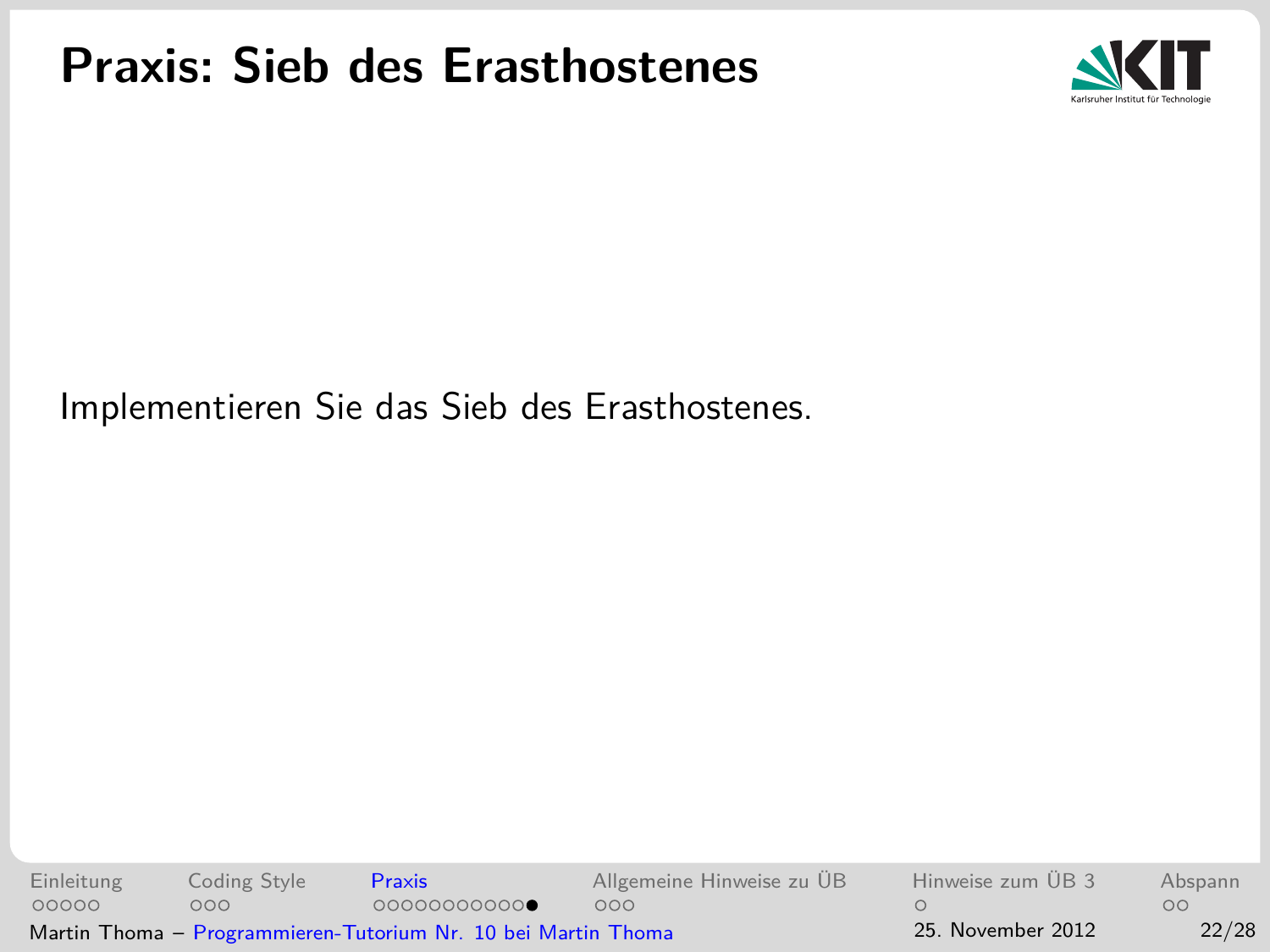### **Praktomat**

<span id="page-22-0"></span>

- **Fragen frühzeitig stellen!**
- Wenn ihr Pakete verwendet, am Anfang eurer Dateien also package AB\_2; oder ähnliches steht, müsst ihr die korrekte Ordnerstruktur in den Praktomat hochladen
- In Eclipse im Fenster "Navigation" den Ordner "src" auswählen
- $\boxed{\mathsf{File}}$   $\mathsf{\geq\textsf{Export.}}$   $\ldots$   $\mathsf{\geqslant}$  File system
- Zip-Datei aus dem exportiertem src-Ordner erstellen
- Zip-Datei hochladen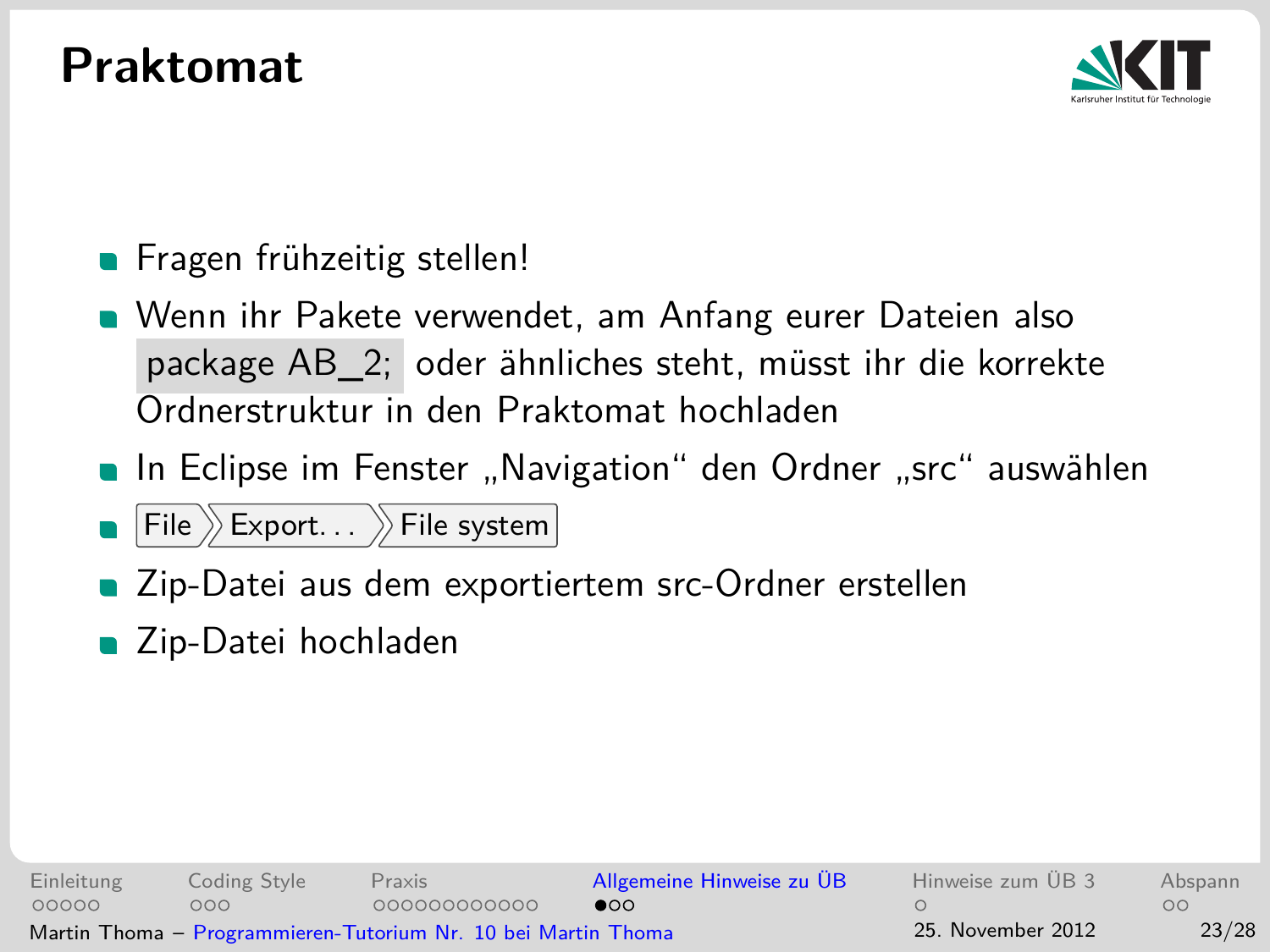### **Projekt mit Eclipse exportieren**

<span id="page-23-0"></span>

|                                                                                             | <b>File system</b><br>Export resources to the local file system.                                                                                                                                                                                                                                                                                            |                                                                                        |                                                    |              |                                                   |  |                             |
|---------------------------------------------------------------------------------------------|-------------------------------------------------------------------------------------------------------------------------------------------------------------------------------------------------------------------------------------------------------------------------------------------------------------------------------------------------------------|----------------------------------------------------------------------------------------|----------------------------------------------------|--------------|---------------------------------------------------|--|-----------------------------|
|                                                                                             | <b>El ∩<sup>ed</sup></b> ConnectFour<br><b>E</b> □ <del>2</del> ProjectEule<br><b>H</b> □ ■ Test<br>$\Box$ $\Box$ $\otimes$ UB2<br>□ esettings<br>$\boxplus$ $\Box \triangleright$ bin<br>$\Box$ $\Box$ Src<br>Filter Types<br>To directory: /home/moose/Desktop<br>Options<br>○ Create directory structure for files<br>● Create only selected directories | <b>Deselect All</b><br><b>Select All</b><br>□ Overwrite existing files without warning |                                                    | $\checkmark$ | Browse                                            |  |                             |
|                                                                                             | $^{\circledR}$                                                                                                                                                                                                                                                                                                                                              | $<$ Back                                                                               | Next                                               | Cancel       | Einish                                            |  |                             |
| Einleitung<br>00000<br>000<br>Martin Thoma - Programmieren-Tutorium Nr. 10 bei Martin Thoma | Coding Style<br>Praxis                                                                                                                                                                                                                                                                                                                                      | 000000000000                                                                           | Allgemeine Hinweise zu ÜB<br>$\circ \bullet \circ$ |              | Hinweise zum ÜB 3<br>$\circ$<br>25. November 2012 |  | Abspann<br>$\circ$<br>24/28 |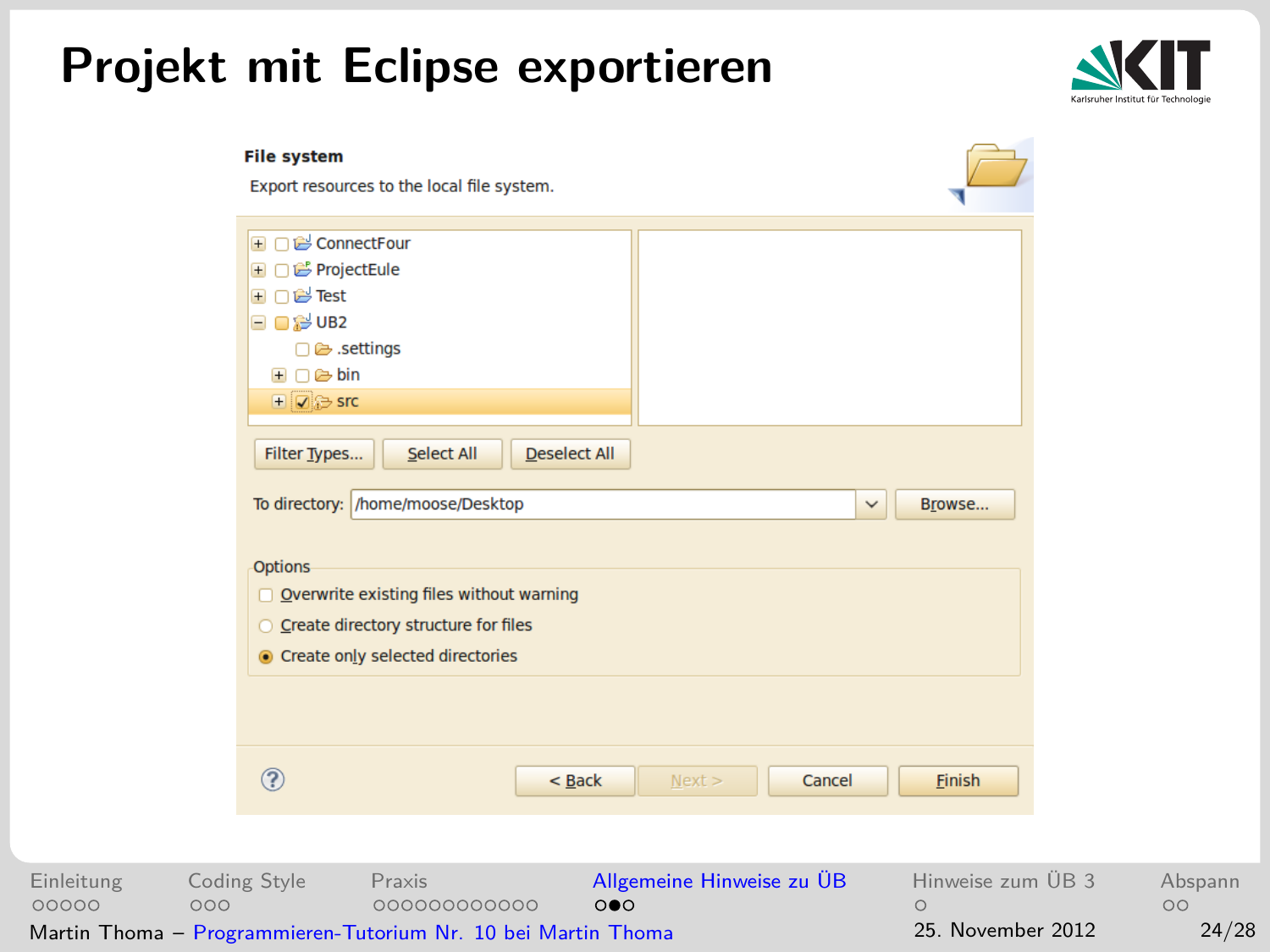<span id="page-24-0"></span>

- Eclipse-Warnungen beherzigen und die Ursache dafür beseitigen
- Formattieren:  $\lceil \text{Strg} \rceil + \lceil A \rceil$  und  $\lceil \text{Strg} \rceil + \lceil \hat{H} \rceil + \lceil F \rceil$
- **Encoding: Project >> Properties >> Ressource >> Text file encoding >> UTF-8**

[Einleitung](#page-2-0) [Coding Style](#page-7-0) [Praxis](#page-10-0) [Allgemeine Hinweise zu ÜB](#page-22-0) [Hinweise zum ÜB 3](#page-25-0) [Abspann](#page-26-0) 00000  $000$ 00000000000  $000$  $\circ$  $\Omega$ Martin Thoma – [Programmieren-Tutorium Nr. 10 bei Martin Thoma](#page-0-0) 25. November 2012 25/28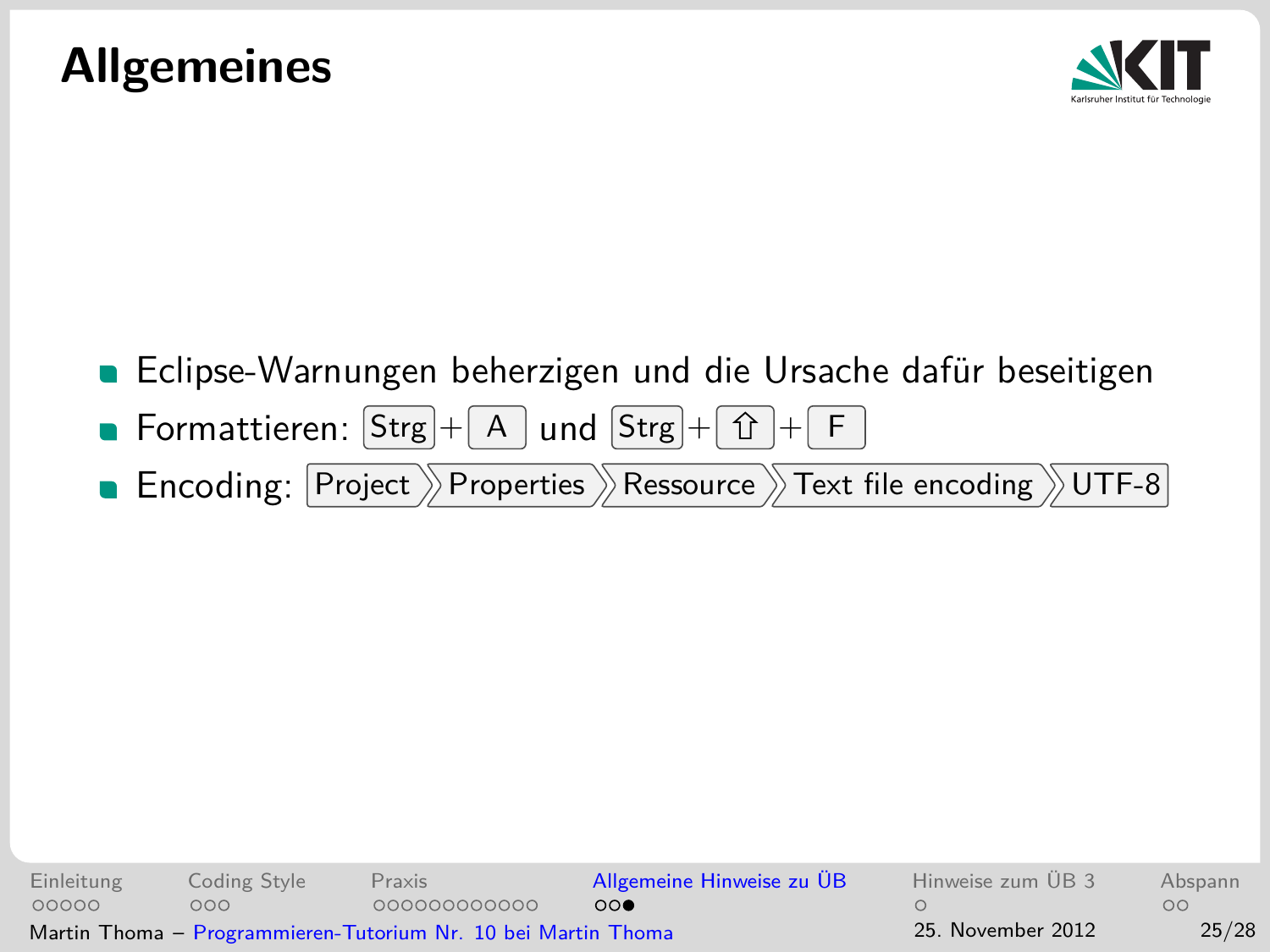**ÜB 3**

<span id="page-25-0"></span>

### $\blacksquare$  A1:

- Pro Aufgabe jeweils eine Textdatei( A1.txt, B1.txt)
- Schaut euch meinen Artikel Java Puzzle  $#1$ : Pre- and [Postincrement](http://martin-thoma.com/java-puzzle-1-pre-and-postincrement/) an
- A2: Buchstaben "d" und "f" nicht verwenden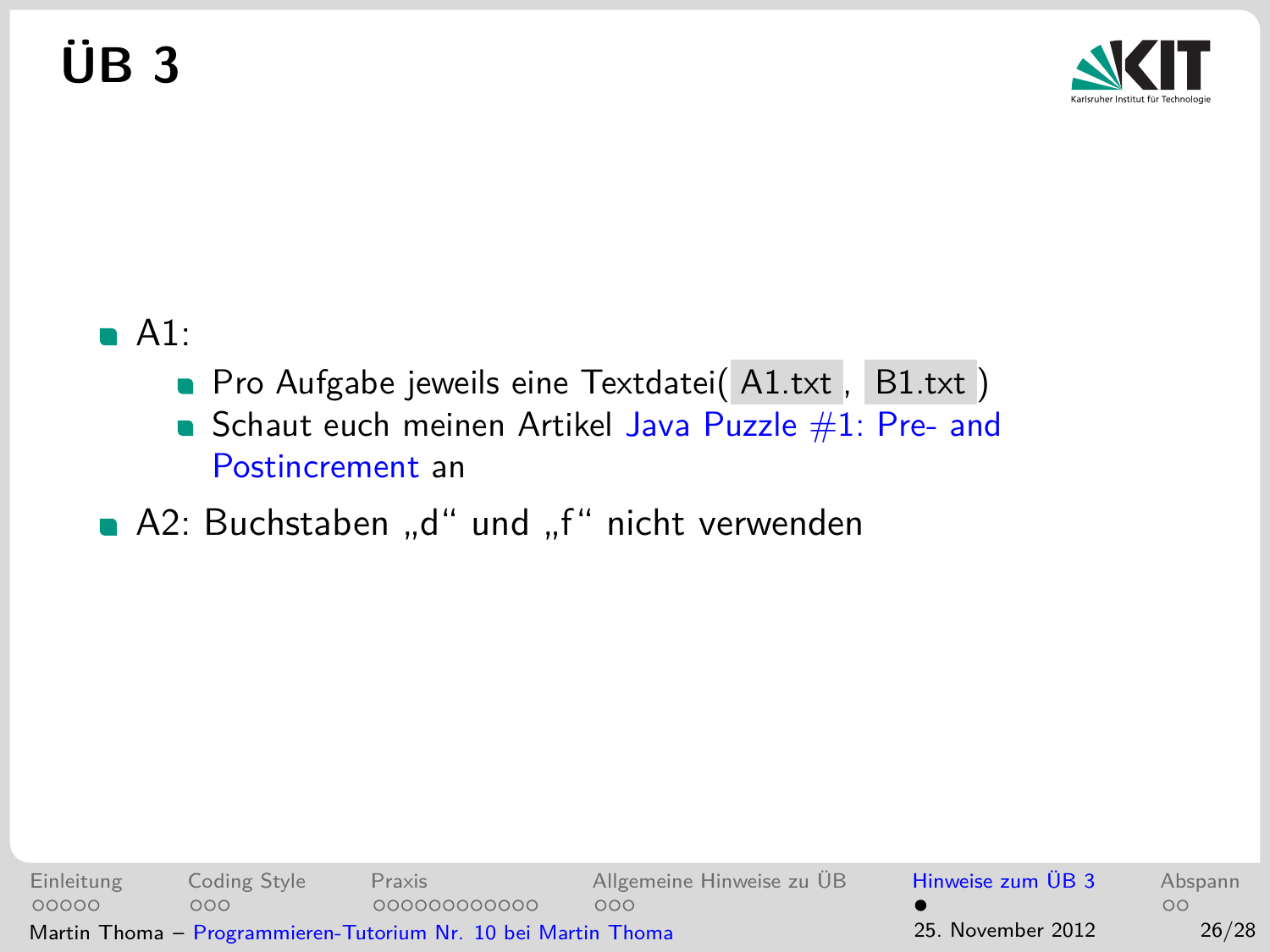### **Abgaben um 11:55 Uhr**





#### Martin Thoma – [Programmieren-Tutorium Nr. 10 bei Martin Thoma](#page-0-0) 25. November 2012 27/28

<span id="page-26-0"></span>